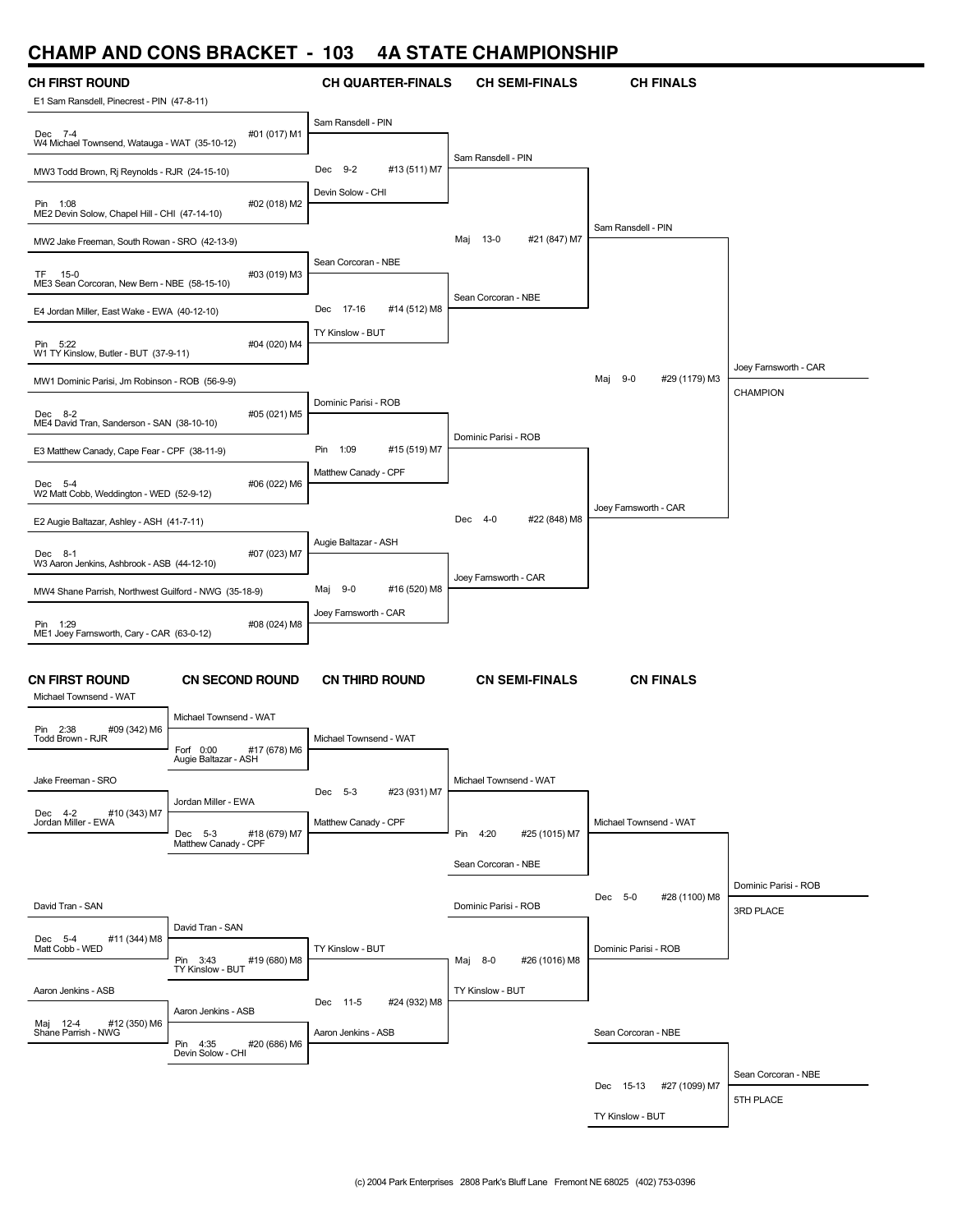### **CHAMP AND CONS BRACKET - 112 4A STATE CHAMPIONSHIP**

| <b>CH FIRST ROUND</b>                                                                               | <b>CH QUARTER-FINALS</b>    | <b>CH SEMI-FINALS</b>         |                           |                                 |
|-----------------------------------------------------------------------------------------------------|-----------------------------|-------------------------------|---------------------------|---------------------------------|
| W1 Austin Annas, East Burke - EBU (38-6-12)                                                         |                             |                               | <b>CH FINALS</b>          |                                 |
| #01 (041) M1<br>TF 16-0<br>E4 Brannigan Coleman, Lumberton - LUM (32-13-11)                         | Austin Annas - EBU          |                               |                           |                                 |
| ME3 Jeremy Althizer, New Bern - NBE (52-8-10)                                                       | Dec 4-3<br>#13 (527) M7     | Austin Annas - EBU            |                           |                                 |
| #02 (042) M2<br>Dec 2-1<br>MW2 Joey Smith, West Forsyth - WFO (45-9-12)                             | Jeremy Althizer - NBE       |                               |                           |                                 |
| ME2 Sheldon Wilder, Riverside - RIV (86-4-12)                                                       |                             | Dec 9-2<br>#21 (855) M7       | Kevin Brown - PIN         |                                 |
| #03 (043) M3<br>Pin 3:53<br>MW3 DJ Miller, Northwest Guilford - NWG (36-10-11)                      | Sheldon Wilder - RIV        |                               |                           |                                 |
| W4 Cody Mcguire, Watauga - WAT (26-17-10)                                                           | Pin<br>3:43<br>#14 (528) M8 | Kevin Brown - PIN             |                           |                                 |
| Dec 8-3<br>#04 (044) M4<br>E1 Kevin Brown, Pinecrest - PIN (49-7-11)                                | Kevin Brown - PIN           |                               |                           |                                 |
| MW1 Jacob Hill, South Rowan - SRO (53-3-12)                                                         |                             |                               | Maj 9-1<br>#29 (1182) M3  | Corey Mock - CHI                |
| Maj 11-2<br>#05 (045) M5<br>ME4 Khang Nguyen, Cary - CAR (59-9-12)                                  | Jacob Hill - SRO            |                               |                           | <b>CHAMPION</b>                 |
| E3 Corey Bobeck, Smithfield-Selma - SSE (30-11-11)                                                  | Dec 6-4<br>#15 (535) M7     | Jacob Hill - SRO              |                           |                                 |
| #06 (046) M6<br>Dec 16-10<br>W2 Josh Tegard, Butler - BUT (37-8-11)                                 | Josh Tegard - BUT           |                               |                           |                                 |
| E2 Cleveland Mclean, Seventy-First - SEV (11-5-12)                                                  |                             | $12-1$<br>#22 (856) M8<br>Maj | Corey Mock - CHI          |                                 |
| #07 (047) M7<br>Forf 0:00<br>W3 Brett Boston, Freedom - FRE (49-8-10)                               | Brett Boston - FRE          |                               |                           |                                 |
| MW4 Cameron Idol, Mt Tabor - MTT (25-13-11)                                                         | Maj 10-0<br>#16 (536) M8    | Corey Mock - CHI              |                           |                                 |
| #08 (048) M8<br>TF.<br>16-1<br>ME1 Corey Mock, Chapel Hill - CHI (45-3-10)                          | Corey Mock - CHI            |                               |                           |                                 |
| <b>CN FIRST ROUND</b><br><b>CN SECOND ROUND</b>                                                     | <b>CN THIRD ROUND</b>       | <b>CN SEMI-FINALS</b>         | <b>CN FINALS</b>          |                                 |
| Brannigan Coleman - LUM<br>Joey Smith - WFO                                                         |                             |                               |                           |                                 |
| #09 (351) M7<br>Dft $0:00$<br>Joey Smith - WFO<br>OT<br>#17 (687) M7<br>$5-3$<br>Brett Boston - FRE | Brett Boston - FRE          |                               |                           |                                 |
| DJ Miller - NWG<br>DJ Miller - NWG                                                                  | #23 (939) M7<br>Maj 11-3    | Brett Boston - FRE            |                           |                                 |
| #10 (352) M8<br>Dec 7-1<br>Cody Mcguire - WAT<br>OT 8-6<br>#18 (688) M8<br>Josh Tegard - BUT        | Josh Tegard - BUT           | Dec 6-4<br>#25 (1023) M7      | Brett Boston - FRE        |                                 |
|                                                                                                     |                             | Austin Annas - EBU            |                           |                                 |
| Khang Nguyen - CAR                                                                                  |                             | Jacob Hill - SRO              | Dec 7-6<br>#28 (1108) M8  | Brett Boston - FRE<br>3RD PLACE |
| Khang Nguyen - CAR<br>#11 (358) M6<br>Maj 14-3<br>Corey Bobeck - SSE<br>Dec 6-2<br>#19 (694) M6     | Sheldon Wilder - RIV        | Dec 4-3<br>#26 (1024) M8      | Jacob Hill - SRO          |                                 |
| Sheldon Wilder - RIV<br>Cleveland Mclean - SEV                                                      | TF 17-2<br>#24 (940) M8     | Sheldon Wilder - RIV          |                           |                                 |
| Cameron Idol - MTT<br>Forf 0:00<br>#12 (359) M7<br>Cameron Idol - MTT<br>Dec 8-1<br>#20 (695) M7    | Jeremy Althizer - NBE       |                               | Austin Annas - EBU        |                                 |
| Jeremy Althizer - NBE                                                                               |                             |                               | #27 (1107) M7<br>Pin 2:56 | Sheldon Wilder - RIV            |
|                                                                                                     |                             |                               | Sheldon Wilder - RIV      | 5TH PLACE                       |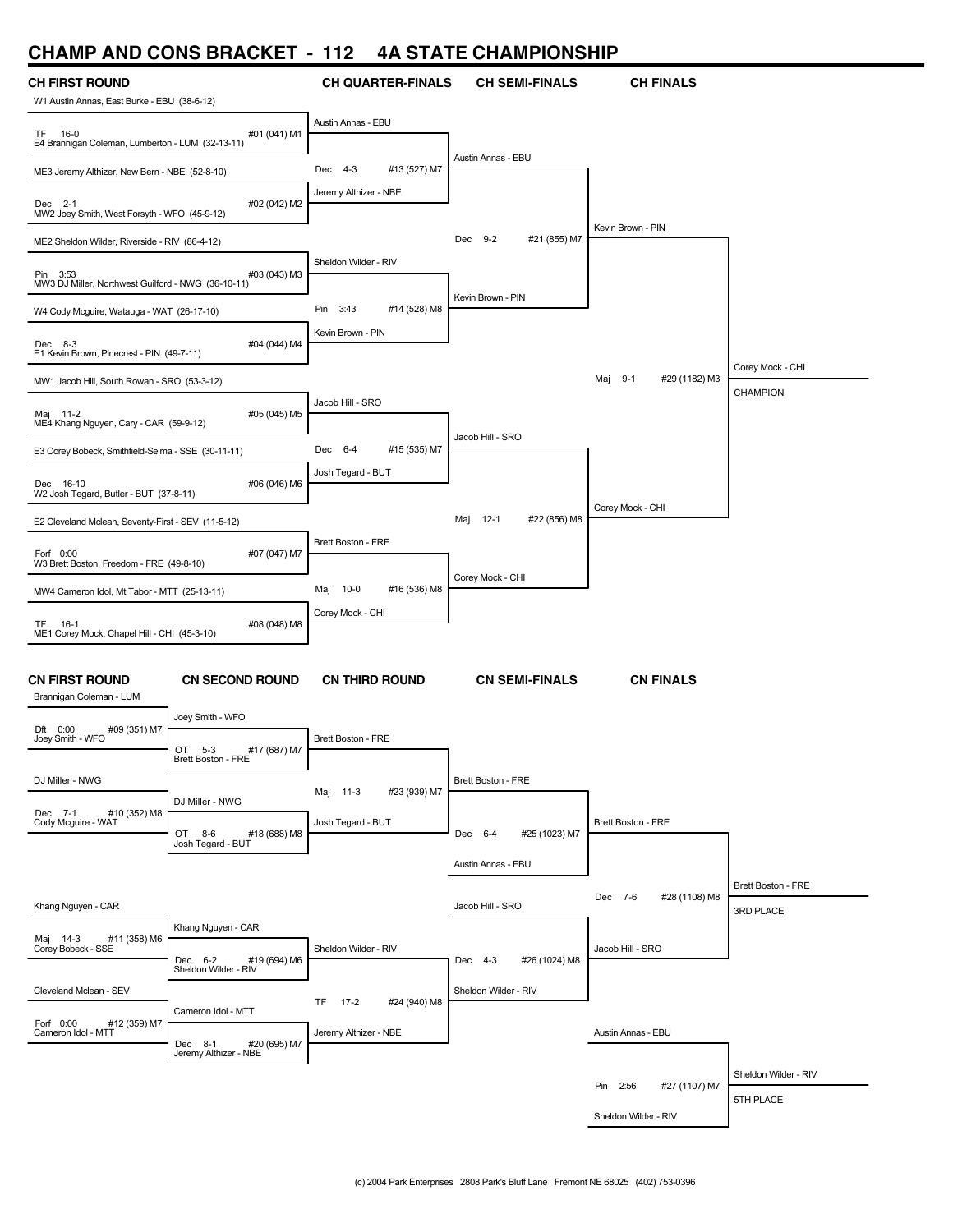### **CHAMP AND CONS BRACKET - 119 4A STATE CHAMPIONSHIP**

| UI IAIVII<br><b>AIV</b>                                    | <u>UUINU PIIMUINE I</u>                                |                              | TA JIAIL VIIAMI IVIIJIIII  |                                |                      |
|------------------------------------------------------------|--------------------------------------------------------|------------------------------|----------------------------|--------------------------------|----------------------|
| <b>CH FIRST ROUND</b>                                      |                                                        | <b>CH QUARTER-FINALS</b>     | <b>CH SEMI-FINALS</b>      | <b>CH FINALS</b>               |                      |
| MW1 Brandon Davis, Page - PAG (40-1-12)                    |                                                        |                              |                            |                                |                      |
| Maj 17-6                                                   | #01 (065) M1                                           | Brandon Davis - PAG          |                            |                                |                      |
| E4 Daniel Pipkin, West Johnston - WJO (51-12-11)           |                                                        |                              | <b>Brandon Davis - PAG</b> |                                |                      |
| ME3 Evan Rudisill, Millbrook - MIL (37-12-12)              |                                                        | TF<br>$17-2$<br>#13 (543) M7 |                            |                                |                      |
| Dec 6-5                                                    | #02 (066) M2                                           | Brandon Merolf - BUT         |                            |                                |                      |
| W2 Brandon Merolf, Butler - BUT (26-9-11)                  |                                                        |                              |                            | <b>Brandon Davis - PAG</b>     |                      |
| ME2 Pedram Rahmatabadi, Green Hope - GHO (43-12-11)        |                                                        |                              | Dec 7-2<br>#21 (863) M7    |                                |                      |
| Dec 9-6                                                    | #03 (067) M3                                           | Daniel Ownbey - ACR          |                            |                                |                      |
| W3 Daniel Ownbey, Reynolds, Ac - ACR (27-9-9)              |                                                        |                              | Manual Ramirez - BRI       |                                |                      |
| MW4 Aaron Plyler, East Rowan - ERO (47-16-10)              |                                                        | Dec 6-2<br>#14 (544) M8      |                            |                                |                      |
| Dec 12-5                                                   | #04 (068) M4                                           | Manual Ramirez - BRI         |                            |                                |                      |
| E1 Manual Ramirez, Britt,jack - BRI (65-4-12)              |                                                        |                              |                            |                                | Brandon Davis - PAG  |
| W1 Travis Coffey, Watauga - WAT (35-5-12)                  |                                                        |                              |                            | Dec 8-7<br>#29 (1185) M3       |                      |
|                                                            |                                                        | Travis Coffey - WAT          |                            |                                | <b>CHAMPION</b>      |
| Dec 9-2<br>ME4 Cameron Carter, New Bern - NBE (43-17-11)   | #05 (069) M5                                           |                              |                            |                                |                      |
| MW3 Daniel Camacho, Central Cabarrus - CCA (52-5-12)       |                                                        | Pin<br>5:18<br>#15 (551) M7  | Travis Coffey - WAT        |                                |                      |
|                                                            |                                                        | Daniel Camacho - CCA         |                            |                                |                      |
| Dec 5-2<br>E2 David Milbern, Terry Sanford - TSA (35-8-12) | #06 (070) M6                                           |                              |                            |                                |                      |
| MW2 Chad Rhoades, West Forsyth - WFO (51-10-12)            |                                                        |                              | Dec 5-1<br>#22 (864) M8    | Travis Coffey - WAT            |                      |
|                                                            |                                                        | JC Wagner - LAN              |                            |                                |                      |
| Dec 4-0<br>E3 JC Wagner, Laney - LAN (57-13-11)            | #07 (071) M7                                           |                              |                            |                                |                      |
| W4 Tommy Huskey, South Caldwell - SCA (37-15-11)           |                                                        | Dec 3-2<br>#16 (552) M8      | Tyrone Eatmon - RIV        |                                |                      |
|                                                            |                                                        | Tyrone Eatmon - RIV          |                            |                                |                      |
| TF.<br>19-2<br>ME1 Tyrone Eatmon, Riverside - RIV (60-4-9) | #08 (072) M8                                           |                              |                            |                                |                      |
|                                                            |                                                        |                              |                            |                                |                      |
| <b>CN FIRST ROUND</b>                                      | <b>CN SECOND ROUND</b>                                 | <b>CN THIRD ROUND</b>        | <b>CN SEMI-FINALS</b>      | <b>CN FINALS</b>               |                      |
| Daniel Pipkin - WJO                                        |                                                        |                              |                            |                                |                      |
| Dec 5-0<br>#09 (360) M8                                    | Daniel Pipkin - WJO                                    |                              |                            |                                |                      |
| Evan Rudisill - MIL                                        | OT<br>$2 - 0$<br>#17 (696) M8                          | JC Wagner - LAN              |                            |                                |                      |
|                                                            | JC Wagner - LAN                                        |                              |                            |                                |                      |
| Pedram Rahmatabadi - GHO                                   |                                                        | #23 (947) M7<br>Dec 4-2      | JC Wagner - LAN            |                                |                      |
| Dec 8-4<br>#10 (366) M6                                    | Aaron Plyler - ERO                                     |                              |                            |                                |                      |
| Aaron Plyler - ERO                                         | Pin 1:34 #18 (<br>Daniel Camacho - CCA<br>#18 (702) M6 | Aaron Plyler - ERO           | Dec 9-4<br>#25 (1031) M7   | JC Wagner - LAN                |                      |
|                                                            |                                                        |                              | Manual Ramirez - BRI       |                                |                      |
|                                                            |                                                        |                              |                            |                                | Tyrone Eatmon - RIV  |
| Cameron Carter - NBE                                       |                                                        |                              | Tyrone Eatmon - RIV        | OT<br>$2 - 1$<br>#28 (1116) M8 | 3RD PLACE            |
|                                                            | Cameron Carter - NBE                                   |                              |                            |                                |                      |
| #11 (367) M7<br>Dec 1-0<br>David Milbern - TSA             |                                                        | Cameron Carter - NBE         |                            | Tyrone Eatmon - RIV            |                      |
|                                                            | #19 (703) M7<br>Dec 4-3<br>Daniel Ownbey - ACR         |                              | Dec 10-3<br>#26 (1032) M8  |                                |                      |
| Chad Rhoades - WFO                                         |                                                        | Dec 1-0<br>#24 (948) M8      | Chad Rhoades - WFO         |                                |                      |
| Maj 11-0<br>#12 (368) M8                                   | Chad Rhoades - WFO                                     |                              |                            |                                |                      |
| Tommy Huskey - SCA                                         | #20 (704) M8<br>Dec 6-0                                | Chad Rhoades - WFO           |                            | Manual Ramirez - BRI           |                      |
|                                                            | Brandon Merolf - BUT                                   |                              |                            |                                |                      |
|                                                            |                                                        |                              |                            | Dec 4-3<br>#27 (1115) M7       | Manual Ramirez - BRI |
|                                                            |                                                        |                              |                            | Chad Rhoades - WFO             | 5TH PLACE            |
|                                                            |                                                        |                              |                            |                                |                      |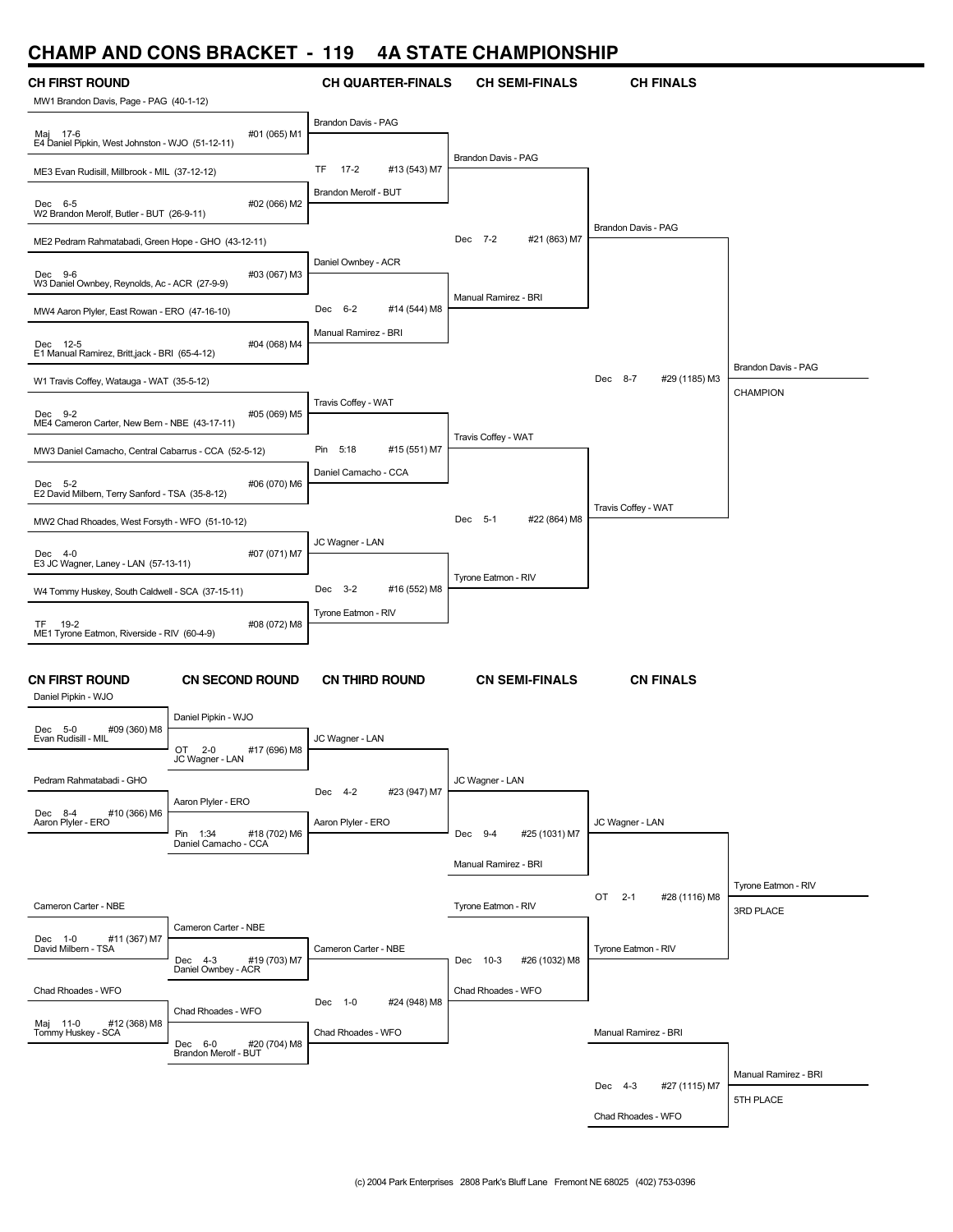### **CHAMP AND CONS BRACKET - 125 4A STATE CHAMPIONSHIP**

| ,,,,,,,,<br><i>r</i> iv                                          | V                                                                             |                          | 78 9181 2018 118 12 13 14  |                           |                       |
|------------------------------------------------------------------|-------------------------------------------------------------------------------|--------------------------|----------------------------|---------------------------|-----------------------|
| <b>CH FIRST ROUND</b><br>E1 Frank Hickman, Laney - LAN (54-7-11) |                                                                               | <b>CH QUARTER-FINALS</b> | <b>CH SEMI-FINALS</b>      | <b>CH FINALS</b>          |                       |
| Forf 0:00<br>MW4 Nate Smith, Northwest Guilford - NWG (23-11-11) | #01 (089) M1                                                                  | Frank Hickman - LAN      |                            |                           |                       |
| W3 John Eskridge, Freedom - FRE (38-8-12)                        |                                                                               | Dec 8-2<br>#13 (559) M7  | Frank Hickman - LAN        |                           |                       |
| Dec 17-12<br>ME2 Greyson Mills, Northern Durham - NDU (27-8-12)  | #02 (090) M2                                                                  | John Eskridge - FRE      |                            |                           |                       |
| W2 Raymond Calderone, South Mecklenburg - SME (33-9-11)          |                                                                               |                          | #21 (870) M6<br>Dec 5-3    | Scott Norris - GHO        |                       |
| Pin 5:37<br>ME3 Scott Norris, Green Hope - GHO (53-3-11)         | #03 (091) M3                                                                  | Scott Norris - GHO       |                            |                           |                       |
| E4 Marcelus Perry, Knightdale - KNI (38-19-11)                   |                                                                               | #14 (560) M8<br>Dec 7-1  | Scott Norris - GHO         |                           |                       |
| Dec 7-4<br>MW1 Remy Tamer, West Forsyth - WFO (35-9-12)          | #04 (092) M4                                                                  | Remy Tamer - WFO         |                            |                           |                       |
| W1 Jared Grigg, East Gaston - EGA (62-9-12)                      |                                                                               |                          |                            | Dec 6-2<br>#29 (1188) M3  | Morgan Atkinson - RIV |
| Dec 7-4<br>ME4 Lawrence White, Cary - CAR (55-9-11)              | #05 (093) M5                                                                  | Jared Grigg - EGA        |                            |                           | <b>CHAMPION</b>       |
| MW3 Matt Hertzler, Central Cabarrus - CCA (40-17-11)             |                                                                               | Dec 14-7<br>#15 (566) M6 | Jared Grigg - EGA          |                           |                       |
| Forf 0:00                                                        | #06 (094) M6                                                                  | Casey Gashaw - SCO       |                            |                           |                       |
| E2 Casey Gashaw, Scotland County - SCO (60-6-12)                 |                                                                               |                          |                            | Morgan Atkinson - RIV     |                       |
| MW2 Tadarrin Phronebager, West Charlotte - WCH (35-11-10)        |                                                                               | Jordan Alfaro - BRI      | #22 (871) M7<br>OT<br>10-8 |                           |                       |
| TF 17-2<br>E3 Jordan Alfaro, Britt,jack - BRI (63-12-12)         | #07 (095) M7                                                                  |                          |                            |                           |                       |
| W4 Richie Watson, South Caldwell - SCA (35-17-11)                |                                                                               | Dec 4-3<br>#16 (567) M7  | Morgan Atkinson - RIV      |                           |                       |
| Pin 3:29<br>ME1 Morgan Atkinson, Riverside - RIV (66-9-12)       | #08 (096) M8                                                                  | Morgan Atkinson - RIV    |                            |                           |                       |
| <b>CN FIRST ROUND</b><br>Nate Smith - NWG                        | <b>CN SECOND ROUND</b><br>Greyson Mills - NDU                                 | <b>CN THIRD ROUND</b>    | <b>CN SEMI-FINALS</b>      | <b>CN FINALS</b>          |                       |
| Forf 0:00<br>#09 (374) M6<br>Greyson Mills - NDU                 | Dec 8-5<br>#17 (710) M6                                                       | Jordan Alfaro - BRI      |                            |                           |                       |
| Raymond Calderone - SME                                          | Jordan Alfaro - BRI                                                           | #23 (954) M6<br>Dec 7-2  | Jordan Alfaro - BRI        |                           |                       |
| #10 (375) M7<br>Dec 7-6<br>Marcelus Perry - KNI                  | Raymond Calderone - SME<br>#18 (711) M7<br>Pin 1:13 #18<br>Casey Gashaw - SCO | Casey Gashaw - SCO       | Dec 1-0<br>#25 (1038) M6   | Jordan Alfaro - BRI       |                       |
|                                                                  |                                                                               |                          | Frank Hickman - LAN        |                           |                       |
|                                                                  |                                                                               |                          |                            |                           | Jordan Alfaro - BRI   |
| Lawrence White - CAR                                             |                                                                               |                          | Jared Grigg - EGA          | #28 (1123) M7<br>Dec 6-1  | 3RD PLACE             |
| #11 (376) M8<br>Forf 0:00<br>Matt Hertzler - CCA                 | Lawrence White - CAR<br>#19 (712) M8<br>Maj 10-1                              | Lawrence White - CAR     | #26 (1039) M7<br>Dec 3-1   | Lawrence White - CAR      |                       |
|                                                                  | Remy Tamer - WFO                                                              |                          |                            |                           |                       |
| Tadarrin Phronebager - WCH<br>#12 (382) M6<br>Dec 12-10          | Richie Watson - SCA                                                           | Dec 7-0<br>#24 (955) M7  | Lawrence White - CAR       |                           |                       |
| Richie Watson - SCA                                              | Dec 4-0<br>#20 (718) M6<br>John Eskridge - FRE                                | John Eskridge - FRE      |                            | Frank Hickman - LAN       |                       |
|                                                                  |                                                                               |                          |                            | Maj 10-2<br>#27 (1122) M6 | Frank Hickman - LAN   |
|                                                                  |                                                                               |                          |                            |                           | 5TH PLACE             |

Jared Grigg - EGA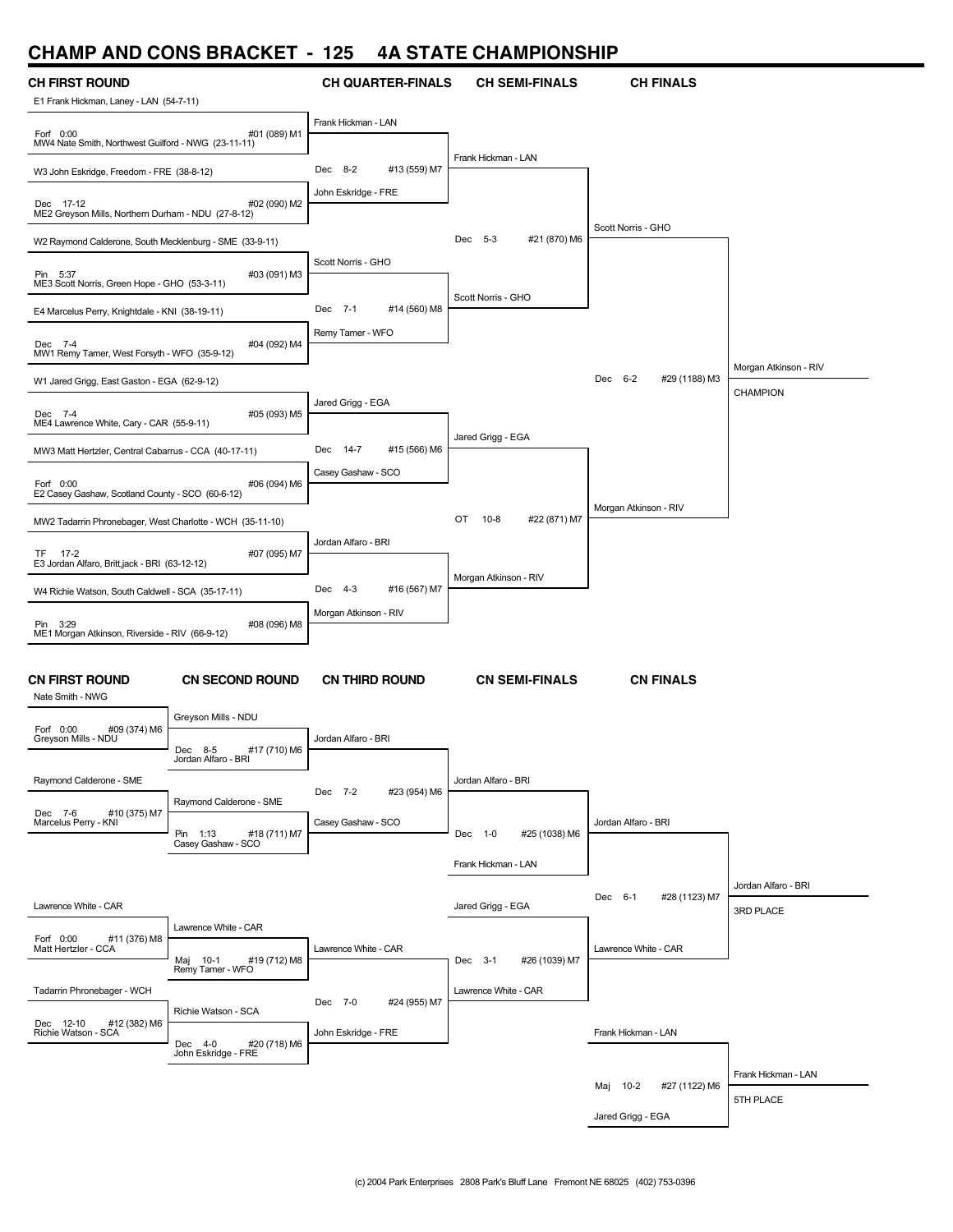### **CHAMP AND CONS BRACKET - 130 4A STATE CHAMPIONSHIP**

| ,,,,,,,,,<br><b>AII</b>                                                     | 9911911791111                                         |                              | TA UTATE UITAINI TURUI III |                                |                                  |
|-----------------------------------------------------------------------------|-------------------------------------------------------|------------------------------|----------------------------|--------------------------------|----------------------------------|
| <b>CH FIRST ROUND</b><br>MW1 Walt Cutts, Northwest Guilford - NWG (52-2-12) |                                                       | <b>CH QUARTER-FINALS</b>     | <b>CH SEMI-FINALS</b>      | <b>CH FINALS</b>               |                                  |
| OT 5-3<br>W4 Trey Starnes, East Burke - EBU (30-13-12)                      | #01 (113) M1                                          | Walt Cutts - NWG             |                            |                                |                                  |
| E3 Rakeem Brewington, Richmond - RIC (39-20-11)                             |                                                       | Dec 6-3<br>#13 (568) M8      | Walt Cutts - NWG           |                                |                                  |
| Pin 1:29<br>ME2 Billy Edwards, Leesville - LRD (77-4-12)                    | #02 (114) M2                                          | Billy Edwards - LRD          |                            |                                |                                  |
| E2 Alejandro Soto-perez, Scotland County - SCO (58-8-12)                    |                                                       |                              | #21 (872) M8<br>Dec 4-2    | Walt Cutts - NWG               |                                  |
| Maj 11-0<br>ME3 Tim Berry, Fuguay-Varina - FVA (38-7-12)                    | #03 (115) M3                                          | Tim Berry - FVA              |                            |                                |                                  |
| MW4 Jamel Johnson, North Forsyth - NFO (33-12-10)                           |                                                       | Dec 10-5<br>#14 (574) M6     | Chris Townsend - SCA       |                                |                                  |
| Pin 2:26<br>W1 Chris Townsend, South Caldwell - SCA (53-5-11)               | #04 (116) M4                                          | Chris Townsend - SCA         |                            |                                |                                  |
| E1 Adam Wagner, Laney - LAN (55-15-11)                                      |                                                       |                              |                            | OT<br>$3 - 1$<br>#29 (1191) M3 | Walt Cutts - NWG                 |
| OT 6-4<br>ME4 Byron Beddingfield, Chapel Hill - CHI (37-14-11)              | #05 (117) M5                                          | Adam Wagner - LAN            |                            |                                | <b>CHAMPION</b>                  |
| MW3 Austin Martin, South Rowan - SRO (44-13-11)                             |                                                       | #15 (575) M7<br>Dec 6-4      | Alex Adelman - MPA         |                                |                                  |
| Dec 9-7<br>W2 Alex Adelman, Myers Park - MPA (40-13-12)                     | #06 (118) M6                                          | Alex Adelman - MPA           |                            |                                |                                  |
| MW2 Chris Ange, Davie Co - DCO (47-3-12)                                    |                                                       |                              | #22 (878) M6<br>Dec 5-0    | Chris Ange - DCO               |                                  |
|                                                                             |                                                       | Chris Ange - DCO             |                            |                                |                                  |
| Dec 7-1<br>W3 Roberto Medina, Alexander Central - ALC (39-16-12)            | #07 (119) M7                                          |                              | Chris Ange - DCO           |                                |                                  |
| E4 Jason West, South View - SVW (33-13-10)                                  |                                                       | Dec 8-6<br>#16 (576) M8      |                            |                                |                                  |
| Pin 2:54<br>ME1 Demario Leathers, Northern Durham - NDU (45-4-11)           | #08 (120) M8                                          | Demario Leathers - NDU       |                            |                                |                                  |
| <b>CN FIRST ROUND</b><br>Trey Starnes - EBU                                 | <b>CN SECOND ROUND</b>                                | <b>CN THIRD ROUND</b>        | <b>CN SEMI-FINALS</b>      | <b>CN FINALS</b>               |                                  |
| #09 (383) M7<br>Dec 2-1                                                     | Trey Starnes - EBU                                    |                              |                            |                                |                                  |
| Rakeem Brewington - RIC                                                     | Pin<br>#17 (719) M7<br>2:26<br>Demario Leathers - NDU | Demario Leathers - NDU       |                            |                                |                                  |
| Alejandro Soto-perez - SCO                                                  | Alejandro Soto-perez - SCO                            | #23 (956) M8<br>$9-1$<br>Maj | Demario Leathers - NDU     |                                |                                  |
| #10 (384) M8<br>Dec 5-3<br>Jamel Johnson - NFO                              |                                                       | Alejandro Soto-perez - SCO   |                            | Demario Leathers - NDU         |                                  |
|                                                                             | Dec 4-3<br>#18 (720) M8<br>Adam Wagner - LAN          |                              | Dec 5-4<br>#25 (1040) M8   |                                |                                  |
|                                                                             |                                                       |                              | Chris Townsend - SCA       |                                |                                  |
| Byron Beddingfield - CHI                                                    |                                                       |                              | Alex Adelman - MPA         | Dec 7-4<br>#28 (1130) M6       | Billy Edwards - LRD<br>3RD PLACE |
| Dec 4-2<br>#11 (390) M6<br>Austin Martin - SRO                              | Austin Martin - SRO<br>Dec 6-4<br>#19 (726) M6        | Tim Berry - FVA              | Pin 4:54<br>#26 (1046) M6  | Billy Edwards - LRD            |                                  |
| Roberto Medina - ALC                                                        | Tim Berry - FVA                                       | Pin<br>2:42<br>#24 (962) M6  | <b>Billy Edwards - LRD</b> |                                |                                  |
| #12 (391) M7<br>Dec 10-4<br>Jason West - SVW                                | Roberto Medina - ALC<br>Pin 2:32<br>#20 (727) M7      | Billy Edwards - LRD          |                            | Chris Townsend - SCA           |                                  |
|                                                                             | Billy Edwards - LRD                                   |                              |                            |                                | Chris Townsend - SCA             |
|                                                                             |                                                       |                              |                            | #27 (1124) M8<br>Dec 12-7      | 5TH PLACE                        |
|                                                                             |                                                       |                              |                            | Alex Adelman - MPA             |                                  |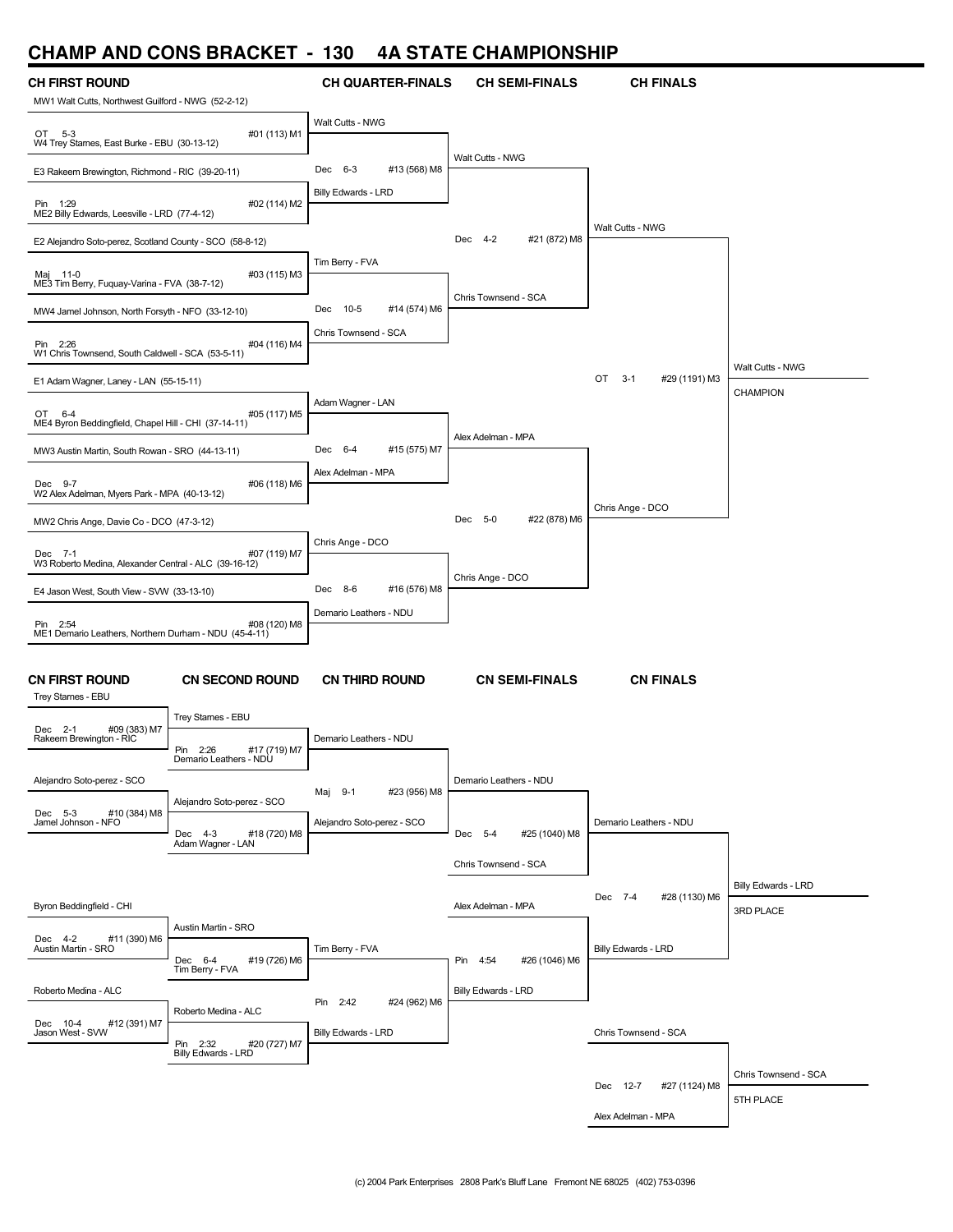### **CHAMP AND CONS BRACKET - 135 4A STATE CHAMPIONSHIP**

| UI IAIVII<br>ANP.                                                    | <b>UUINU PHAVILL</b>                                     |                             |                          |                           |                                 |
|----------------------------------------------------------------------|----------------------------------------------------------|-----------------------------|--------------------------|---------------------------|---------------------------------|
| <b>CH FIRST ROUND</b><br>MW1 Robbie White, Mt Tabor - MTT (42-13-12) |                                                          | <b>CH QUARTER-FINALS</b>    | <b>CH SEMI-FINALS</b>    | <b>CH FINALS</b>          |                                 |
| Maj 13-4<br>ME4 David Caro, Fuquay-Varina - FVA (32-11-12)           | #01 (137) M1                                             | Robbie White - MTT          |                          |                           |                                 |
| E3 Kendrick Contreras, East Wake - EWA (28-11-11)                    |                                                          | Dec 8-6<br>#13 (582) M6     | Michael Cox - MPA        |                           |                                 |
| Pin 0:57<br>W2 Michael Cox, Myers Park - MPA (51-8-12)               | #02 (138) M2                                             | Michael Cox - MPA           |                          |                           |                                 |
| E2 Josh Mcgirt, Scotland County - SCO (42-10-12)                     |                                                          |                             | Dec 7-0<br>#21 (879) M7  | Justin Koren - CAR        |                                 |
| Dec 6-1<br>W3 Brian Gaines, East Mecklenburg - EME (33-9-12)         | #03 (139) M3                                             | Josh Mcgirt - SCO           |                          |                           |                                 |
| MW4 Ryan Crankshaw, Hopewell - HOP (58-20-12)                        |                                                          | Pin<br>3:01<br>#14 (583) M7 | Justin Koren - CAR       |                           |                                 |
| Maj 9-1<br>ME1 Justin Koren, Cary - CAR (59-2-11)                    | #04 (140) M4                                             | Justin Koren - CAR          |                          |                           |                                 |
| W1 Dustin Potter, South Caldwell - SCA (52-6-11)                     |                                                          |                             |                          | Dec 7-0<br>#29 (1194) M3  | Justin Koren - CAR              |
| Maj 10-2<br>E4 Michael Morales, Terry Sanford - TSA (35-11-12)       | #05 (141) M5                                             | Dustin Potter - SCA         |                          |                           | <b>CHAMPION</b>                 |
| ME3 Jamal Williams, Millbrook - MIL (35-11-11)                       |                                                          | OT<br>7-5<br>#15 (584) M8   | Jamal Williams - MIL     |                           |                                 |
| Dec 7-3<br>MW2 Chris Kiser, South Rowan - SRO (44-15-11)             | #06 (142) M6                                             | Jamal Williams - MIL        |                          |                           |                                 |
| ME2 Charlie Waters, Northern Durham - NDU (36-10-11)                 |                                                          |                             | Dec 3-2<br>#22 (880) M8  | Joel Barnette - DCO       |                                 |
| Maj 17-4<br>MW3 Joel Barnette, Davie Co - DCO (43-7-11)              | #07 (143) M7                                             | Joel Barnette - DCO         |                          |                           |                                 |
| W4 Christian Mejia, Freedom - FRE (39-18-11)                         |                                                          | 12-7<br>#16 (590) M6<br>Dec | Joel Barnette - DCO      |                           |                                 |
| Dec 6-5                                                              | #08 (144) M8                                             | Andrew Sivak - SEV          |                          |                           |                                 |
| E1 Andrew Sivak, Seventy-First - SEV (56-8-12)                       |                                                          |                             |                          |                           |                                 |
| <b>CN FIRST ROUND</b><br>David Caro - FVA                            | <b>CN SECOND ROUND</b>                                   | <b>CN THIRD ROUND</b>       | <b>CN SEMI-FINALS</b>    | <b>CN FINALS</b>          |                                 |
| Dec 3-0<br>#09 (392) M8<br>Kendrick Contreras - EWA                  | Kendrick Contreras - EWA<br>Dec<br>$5-0$<br>#17 (728) M8 | Andrew Sivak - SEV          |                          |                           |                                 |
| Brian Gaines - EME                                                   | Andrew Sivak - SEV                                       | Dec 5-3<br>#23 (963) M7     | Dustin Potter - SCA      |                           |                                 |
| #10 (398) M6<br>Dec 10-6<br>Ryan Crankshaw - HOP                     | Ryan Crankshaw - HOP                                     | Dustin Potter - SCA         |                          | Dustin Potter - SCA       |                                 |
|                                                                      | Dec 6-0<br>#18 (734) M6<br>Dustin Potter - SCA           |                             | Dec 6-4<br>#25 (1047) M7 |                           |                                 |
|                                                                      |                                                          |                             | Michael Cox - MPA        |                           |                                 |
| Michael Morales - TSA                                                |                                                          |                             | Jamal Williams - MIL     | Maj 10-2<br>#28 (1132) M8 | Robbie White - MTT<br>3RD PLACE |
| Dec 5-1<br>#11 (399) M7<br>Chris Kiser - SRO                         | Chris Kiser - SRO<br>#19 (735) M7<br>Dec 8-7             | Chris Kiser - SRO           | Dec 6-3<br>#26 (1048) M8 | Robbie White - MTT        |                                 |
| Charlie Waters - NDU                                                 | Josh Mcgirt - SCO                                        | Maj 11-2<br>#24 (964) M8    | Robbie White - MTT       |                           |                                 |
| Maj 14-6 #12<br>Christian Mejia - FRE<br>#12 (400) M8                | Charlie Waters - NDU<br>Dec 10-5<br>#20 (736) M8         | Robbie White - MTT          |                          | Michael Cox - MPA         |                                 |
|                                                                      | Robbie White - MTT                                       |                             |                          | Dec 5-0<br>#27 (1131) M7  | Michael Cox - MPA               |
|                                                                      |                                                          |                             |                          | Jamal Williams - MIL      | 5TH PLACE                       |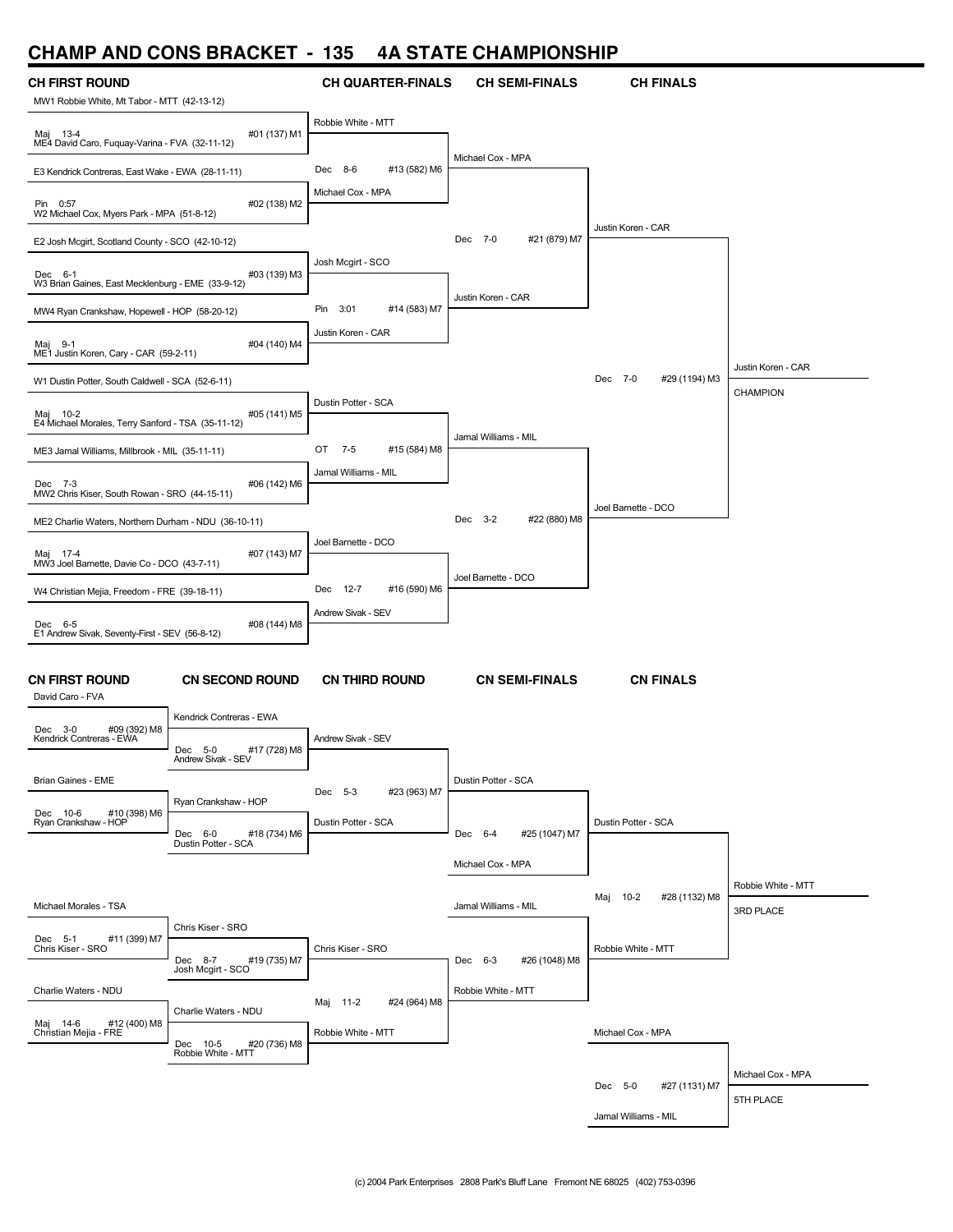### **CHAMP AND CONS BRACKET - 140 4A STATE CHAMPIONSHIP**

| UI IAIVII<br>AN P                                                         | <b>UUINU PHAVILL</b>                           |                          | TA JIAIL VIIAMI IVIIJIII        |                           |                       |
|---------------------------------------------------------------------------|------------------------------------------------|--------------------------|---------------------------------|---------------------------|-----------------------|
| <b>CH FIRST ROUND</b><br>MW1 Lawrence Manns, West Forsyth - WFO (51-4-12) |                                                | <b>CH QUARTER-FINALS</b> | <b>CH SEMI-FINALS</b>           | <b>CH FINALS</b>          |                       |
| TF 17-2<br>E4 Zach Hodges, West Johnston - WJO (35-17-12)                 | #01 (161) M1                                   | Lawrence Manns - WFO     |                                 |                           |                       |
| ME3 Gabe Brotzman, Cary - CAR (52-9-10)                                   |                                                | Maj 11-0<br>#13 (591) M7 | Lawrence Manns - WFO            |                           |                       |
| Dec 3-2<br>W2 Kyle Benson, East Burke - EBU (37-6-11)                     | #02 (162) M2                                   | Kyle Benson - EBU        |                                 |                           |                       |
| ME2 Patrick Stewart, Person - PER (45-7-11)                               |                                                |                          | Maj 12-1<br>#21 (886) M6        | Lawrence Manns - WFO      |                       |
| Pin 2:57<br>W3 Tyler Davis, Freedom - FRE (32-18-12)                      | #03 (163) M3                                   | Patrick Stewart - PER    |                                 |                           |                       |
| MW4 Chris Kennelly, Hopewell - HOP (44-15-11)                             |                                                | Dft 0:00<br>#14 (592) M8 | Patrick Stewart - PER           |                           |                       |
| Pin 1:49<br>E1 Rico Diaz, Britt, jack - BRI (51-6-12)                     | #04 (164) M4                                   | Rico Diaz - BRI          |                                 |                           |                       |
| ME1 Josh Willams, Athens Drive - ADR (37-5-12)                            |                                                |                          |                                 | Dec 8-4<br>#29 (1197) M3  | Lawrence Manns - WFO  |
| Pin 3:21<br>W4 Matt Austin, South Mecklenburg - SME (36-9-10)             | #05 (165) M5                                   | Josh Willams - ADR       |                                 |                           | CHAMPION              |
| MW3 Nick Haigler, South Rowan - SRO (49-10-12)                            |                                                | Dec 11-5<br>#15 (598) M6 | Nick Haigler - SRO              |                           |                       |
| OT<br>$2 - 1$<br>E2 Jonathan Miller, Seventy-First - SEV (49-12-11)       | #06 (166) M6                                   | Nick Haigler - SRO       |                                 |                           |                       |
| MW2 Nathan Phelps, East Forsyth - EFO (47-3-12)                           |                                                |                          | $15 - 4$<br>#22 (887) M7<br>Maj | Savva Kostis - WAT        |                       |
|                                                                           |                                                | Nathan Phelps - EFO      |                                 |                           |                       |
| Forf 0:00<br>E3 Derrick Adams, Southeast Raleigh - SER (32-17-11)         | #07 (167) M7                                   |                          | Savva Kostis - WAT              |                           |                       |
| ME4 Zachary Timmons, Riverside - RIV (55-19-12)                           |                                                | Dec 10-5<br>#16 (599) M7 |                                 |                           |                       |
| Pin 3:48<br>W1 Savva Kostis, Watauga - WAT (38-2-11)                      | #08 (168) M8                                   | Savva Kostis - WAT       |                                 |                           |                       |
|                                                                           |                                                |                          |                                 |                           |                       |
| <b>CN FIRST ROUND</b><br>Zach Hodges - WJO                                | <b>CN SECOND ROUND</b>                         | <b>CN THIRD ROUND</b>    | <b>CN SEMI-FINALS</b>           | <b>CN FINALS</b>          |                       |
| Maj 15-3<br>#09 (406) M6                                                  | Gabe Brotzman - CAR                            |                          |                                 |                           |                       |
| Gabe Brotzman - CAR                                                       | Dec 5-0<br>#17 (742) M6<br>Nathan Phelps - EFO | Nathan Phelps - EFO      |                                 |                           |                       |
| Tyler Davis - FRE                                                         | Chris Kennelly - HOP                           | #23 (970) M6<br>Dec 8-5  | Nathan Phelps - EFO             |                           |                       |
| #10 (407) M7<br>Dec 5-3<br>Chris Kennelly - HOP                           | Dec 9-3<br>#18 (743) M7                        | Josh Willams - ADR       | Pin 1:38<br>#25 (1054) M6       | Nathan Phelps - EFO       |                       |
|                                                                           | Josh Willams - ADR                             |                          | Patrick Stewart - PER           |                           |                       |
|                                                                           |                                                |                          |                                 |                           | Nathan Phelps - EFO   |
| Matt Austin - SME                                                         |                                                |                          | Nick Haigler - SRO              | Pin 0:37<br>#28 (1139) M7 | 3RD PLACE             |
| #11 (408) M8<br>Maj 12-2                                                  | Jonathan Miller - SEV                          |                          |                                 |                           |                       |
| Jonathan Miller - SEV                                                     | Forf 0:00<br>#19 (744) M8<br>Rico Diaz - BRI   | Jonathan Miller - SEV    | Dec 4-3<br>#26 (1055) M7        | Kyle Benson - EBU         |                       |
| Derrick Adams - SER                                                       |                                                |                          | Kyle Benson - EBU               |                           |                       |
| Forf 0:00<br>#12 (414) M6                                                 | Zachary Timmons - RIV                          | Dec 2-1<br>#24 (971) M7  |                                 |                           |                       |
| Zachary Timmons - RIV                                                     | Dec 1-0<br>#20 (750) M6                        | Kyle Benson - EBU        |                                 | Patrick Stewart - PER     |                       |
|                                                                           | Kyle Benson - EBU                              |                          |                                 |                           | Patrick Stewart - PER |
|                                                                           |                                                |                          |                                 | Pin 2:38<br>#27 (1138) M6 | 5TH PLACE             |
|                                                                           |                                                |                          |                                 | Nick Haigler - SRO        |                       |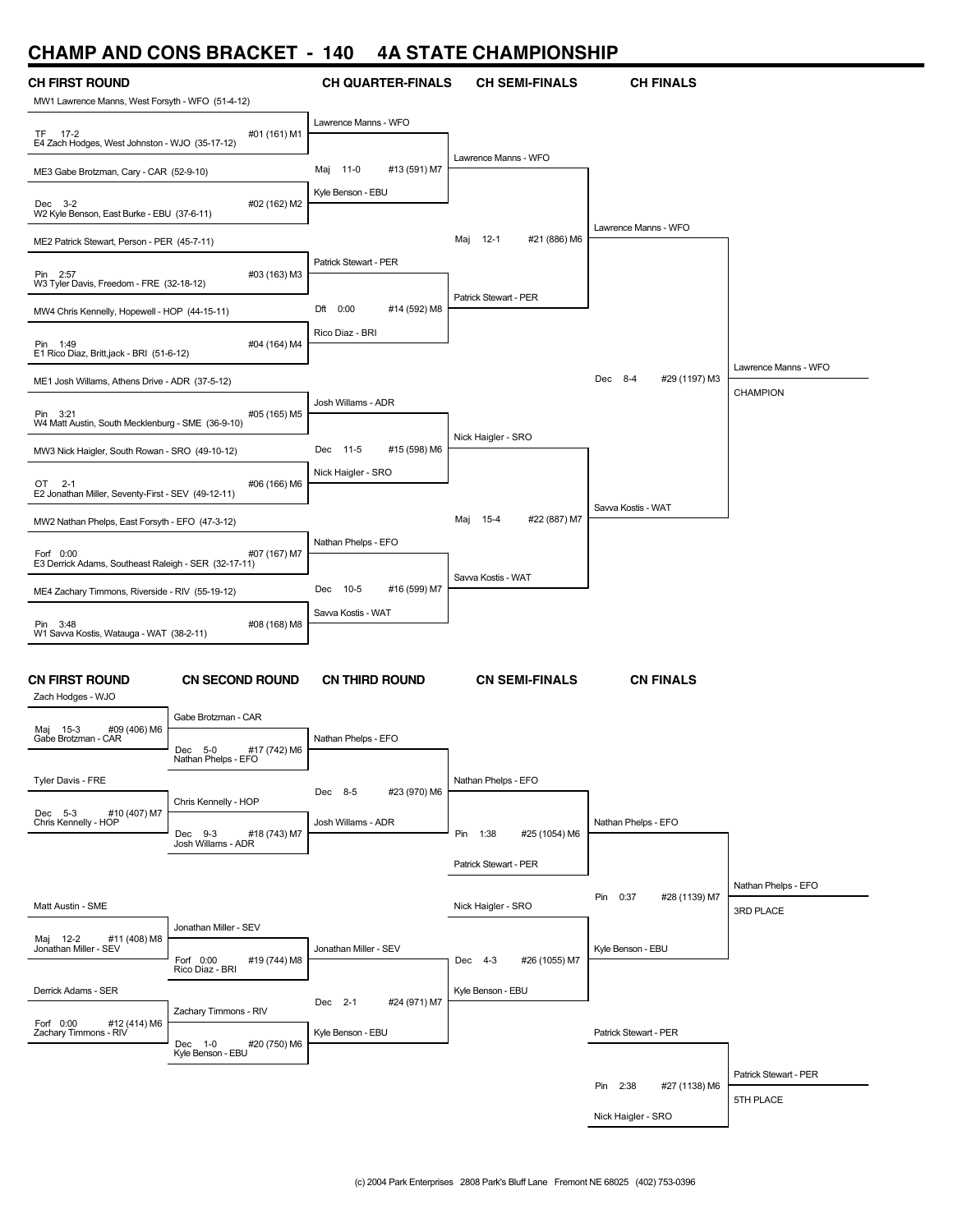### **CHAMP AND CONS BRACKET - 145 4A STATE CHAMPIONSHIP**

| <b>CH FIRST ROUND</b>                                           |                                                       | <b>CH QUARTER-FINALS</b>  | <b>CH SEMI-FINALS</b>     | <b>CH FINALS</b>          |                           |
|-----------------------------------------------------------------|-------------------------------------------------------|---------------------------|---------------------------|---------------------------|---------------------------|
| E1 Ethan Creek, Britt,jack - BRI (54-7-10)                      |                                                       | Ethan Creek - BRI         |                           |                           |                           |
| Maj 12-2<br>W4 Jesse Nelson, South Caldwell - SCA (45-11-11)    | #01 (185) M1                                          |                           |                           |                           |                           |
| MW3 John Weatherman, West Forsyth - WFO (34-8-12)               |                                                       | #13 (600) M8<br>Dec 7-5   | Ethan Creek - BRI         |                           |                           |
| Dec 4-2<br>ME2 Brendon Parker-risk, Cary - CAR (63-7-11)        | #02 (186) M2                                          | Brendon Parker-risk - CAR |                           |                           |                           |
| MW2 Jon lannone, South Rowan - SRO (42-17-11)                   |                                                       |                           | #21 (888) M8<br>Dec 9-5   | Ethan Creek - BRI         |                           |
| Dec 4-3<br>ME3 Ryan Lansche, New Bern - NBE (54-12-12)          | #03 (187) M3                                          | Ryan Lansche - NBE        |                           |                           |                           |
| E4 Troy Baranik, Scotland County - SCO (41-16-12)               |                                                       | Dec 4-2<br>#14 (606) M6   | Ryan Lansche - NBE        |                           |                           |
| Dec 3-1<br>W1 Weston Lovejoy, Alexander Central - ALC (29-5-12) | #04 (188) M4                                          | Weston Lovejoy - ALC      |                           |                           |                           |
| ME1 Colton Palmer, Riverside - RIV (91-0-12)                    |                                                       |                           |                           | Dec 7-2<br>#29 (1200) M3  | Colton Palmer - RIV       |
|                                                                 |                                                       | Colton Palmer - RIV       |                           |                           | CHAMPION                  |
| Pin 1:46<br>MW4 Seth Stephenson, East Rowan - ERO (32-20-11)    | #05 (189) M5                                          |                           | Colton Palmer - RIV       |                           |                           |
| E3 Brandon Clifford, Lumberton - LUM (24-12-9)                  |                                                       | #15 (607) M7<br>Dec 12-5  |                           |                           |                           |
| Pin 4:31<br>W2 Justin Epifanio, Weddington - WED (59-4-12)      | #06 (190) M6                                          | Justin Epifanio - WED     |                           |                           |                           |
| E2 Byron Briggs, Pine Forest - PFO (33-11-10)                   |                                                       |                           | #22 (894) M6<br>Pin 1:06  | Colton Palmer - RIV       |                           |
|                                                                 |                                                       | Stefan Flores - MPA       |                           |                           |                           |
| Dec 6-4<br>W3 Stefan Flores, Myers Park - MPA (35-12-12)        | #07 (191) M7                                          |                           | Ken Gretz - HOP           |                           |                           |
| ME4 Scott Mcgee, Jordan - JOR (38-13-10)                        |                                                       | #16 (608) M8<br>Dec 7-2   |                           |                           |                           |
| Dec 5-4<br>MW1 Ken Gretz, Hopewell - HOP (61-13-12)             | #08 (192) M8                                          | Ken Gretz - HOP           |                           |                           |                           |
|                                                                 |                                                       |                           |                           |                           |                           |
| <b>CN FIRST ROUND</b><br>Jesse Nelson - SCA                     | <b>CN SECOND ROUND</b>                                | <b>CN THIRD ROUND</b>     | <b>CN SEMI-FINALS</b>     | <b>CN FINALS</b>          |                           |
| #09 (415) M7<br>Pin 3:44                                        | John Weatherman - WFO                                 |                           |                           |                           |                           |
| John Weatherman - WFO                                           | #17 (751) M7<br>Dec 5-2<br>Stetan Flores - MPA        | Stefan Flores - MPA       |                           |                           |                           |
| Jon lannone - SRO                                               |                                                       |                           | Justin Epifanio - WED     |                           |                           |
| #10 (416) M8<br>Dec 4-3                                         | Troy Baranik - SCO                                    | Dec 2-0<br>#23 (972) M8   |                           |                           |                           |
| Troy Baranik - SCO                                              | #18 (752) M8<br>Maj 12-4                              | Justin Epifanio - WED     | Dec 5-4<br>#25 (1056) M8  | Ryan Lansche - NBE        |                           |
|                                                                 | Justin Epifanio - WED                                 |                           | Ryan Lansche - NBE        |                           |                           |
|                                                                 |                                                       |                           |                           |                           | Brendon Parker-risk - CAR |
| Seth Stephenson - ERO                                           |                                                       |                           | Ken Gretz - HOP           | Dec 8-1<br>#28 (1146) M6  | 3RD PLACE                 |
| #11 (422) M6<br>Dec 7-1                                         | Seth Stephenson - ERO                                 |                           |                           |                           |                           |
| Brandon Clifford - LUM                                          | Maj 8-0<br>#19 (758) M6<br>Weston Lovejoy - ALC       | Weston Lovejoy - ALC      | Pin 3:14<br>#26 (1062) M6 | Brendon Parker-risk - CAR |                           |
| Byron Briggs - PFO                                              |                                                       |                           | Brendon Parker-risk - CAR |                           |                           |
| Pin 2:23<br>#12 (423) M7                                        | Byron Briggs - PFO                                    | Dec 5-2<br>#24 (978) M6   |                           |                           |                           |
| Scott Mcgee - JOR                                               | Pin 3:47<br>#20 (759) M7<br>Brendon Parker-risk - CAR | Brendon Parker-risk - CAR |                           | Justin Epifanio - WED     |                           |
|                                                                 |                                                       |                           |                           |                           | Justin Epifanio - WED     |
|                                                                 |                                                       |                           |                           | Pin 3:50<br>#27 (1140) M8 | 5TH PLACE                 |
|                                                                 |                                                       |                           |                           | Ken Gretz - HOP           |                           |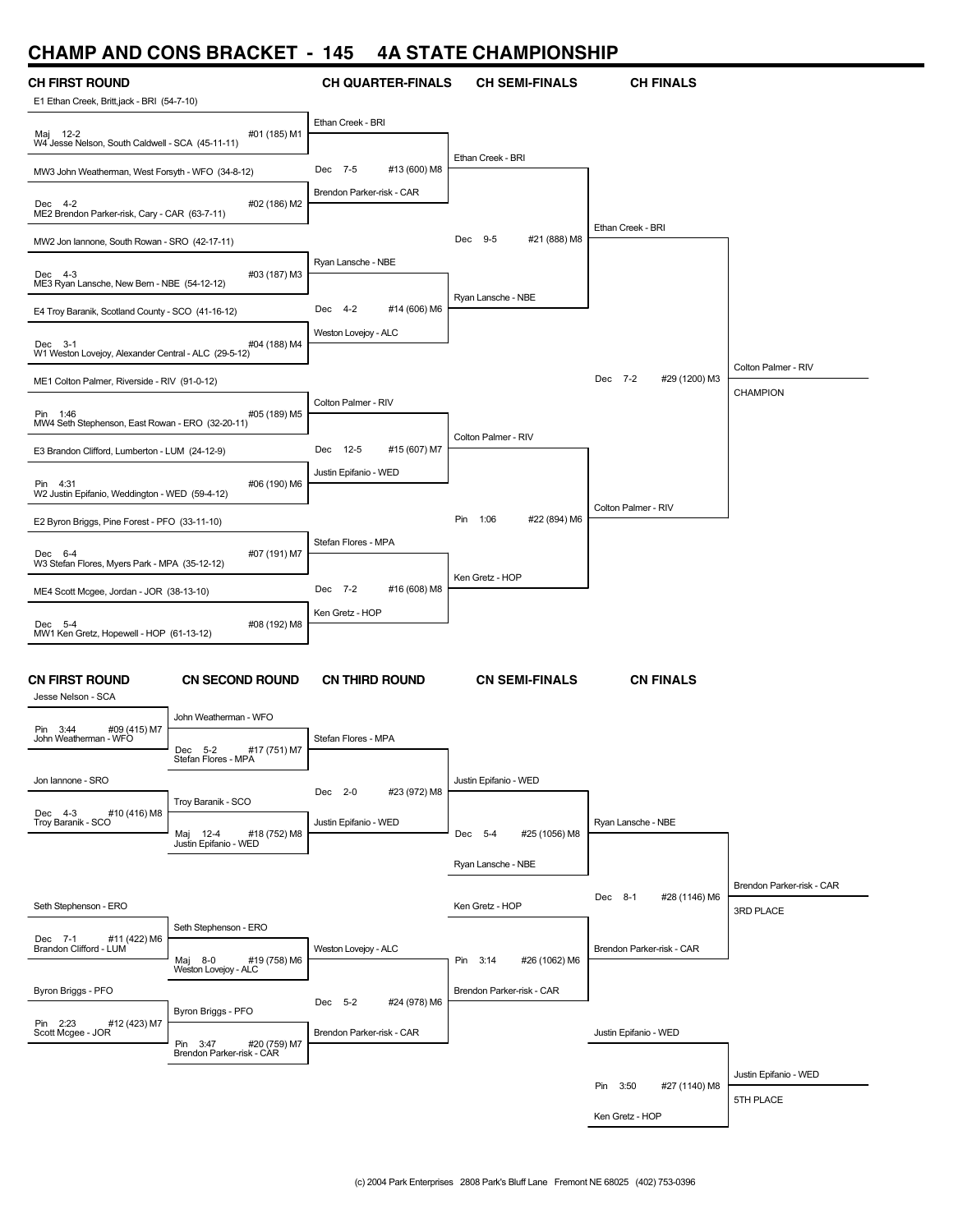# **CHAMP AND CONS BRACKET - 152 4A STATE CHAMPIONSHIP**

| UNAMP AND UUNJ DNAUNET                                    |                                                | $\overline{\phantom{a}}$<br>⊿כו | 4A JIAIE UNAWIMUNJNIM               |                           |                       |
|-----------------------------------------------------------|------------------------------------------------|---------------------------------|-------------------------------------|---------------------------|-----------------------|
| <b>CH FIRST ROUND</b>                                     |                                                | <b>CH QUARTER-FINALS</b>        | <b>CH SEMI-FINALS</b>               | <b>CH FINALS</b>          |                       |
| MW1 Tim Paige, Mt Tabor - MTT (40-12-12)                  |                                                |                                 |                                     |                           |                       |
|                                                           |                                                | Tim Paige - MTT                 |                                     |                           |                       |
| TF 18-2<br>E4 Hector Rodriguez, Hoke - HOK (47-15-12)     | #01 (209) M1                                   |                                 |                                     |                           |                       |
|                                                           |                                                | Dec 5-0<br>#13 (614) M6         | Tim Paige - MTT                     |                           |                       |
| W3 Trey Warren, Myers Park - MPA (37-16-12)               |                                                |                                 |                                     |                           |                       |
| Dec 3-1                                                   | #02 (210) M2                                   | Trey Warren - MPA               |                                     |                           |                       |
| ME2 BJ Murray, Riverside - RIV (76-15-12)                 |                                                |                                 |                                     | Tim Paige - MTT           |                       |
| W2 Joe Caudle, Alexander Central - ALC (41-10-11)         |                                                |                                 | Dec 8-2<br>#21 (895) M7             |                           |                       |
|                                                           |                                                | Joe Caudle - ALC                |                                     |                           |                       |
| Dec 3-0<br>ME3 Obi Onwuzurike, Millbrook - MIL (35-12-12) | #03 (211) M3                                   |                                 |                                     |                           |                       |
|                                                           |                                                | Dec 9-6                         | James Mcneill - RIC                 |                           |                       |
| MW4 Michael Bethea, Hopewell - HOP (55-11-12)             |                                                | #14 (615) M7                    |                                     |                           |                       |
| Dec 15-9                                                  | #04 (212) M4                                   | James Mcneill - RIC             |                                     |                           |                       |
| E1 James Mcneill, Richmond - RIC (37-4-11)                |                                                |                                 |                                     |                           | Thomas Ferguson - CAR |
| W1 Josh Watkins, Weddington - WED (59-3-12)               |                                                |                                 |                                     | Pin 5:28<br>#29 (1203) M3 |                       |
|                                                           |                                                | Josh Watkins - WED              |                                     |                           | CHAMPION              |
| Pin 0:35<br>ME4 Miles Shaw, Green Hope - GHO (48-10-11)   | #05 (213) M5                                   |                                 |                                     |                           |                       |
|                                                           |                                                |                                 | Evan Baker - SCO                    |                           |                       |
| MW3 Jesse Leonard, West Forsyth - WFO (25-15-11)          |                                                | Dec 13-9<br>#15 (616) M8        |                                     |                           |                       |
| Pin 5:10                                                  | #06 (214) M6                                   | Evan Baker - SCO                |                                     |                           |                       |
| E2 Evan Baker, Scotland County - SCO (52-15-10)           |                                                |                                 |                                     | Thomas Ferguson - CAR     |                       |
| MW2 Jack Wilson, Rj Reynolds - RJR (50-4-12)              |                                                |                                 | $16-0$<br>#22 (896) M8<br><b>TF</b> |                           |                       |
|                                                           |                                                | Brad Mckeever - PIN             |                                     |                           |                       |
| Dec 3-1<br>E3 Brad Mckeever, Pinecrest - PIN (40-14-11)   | #07 (215) M7                                   |                                 |                                     |                           |                       |
|                                                           |                                                |                                 | Thomas Ferguson - CAR               |                           |                       |
| W4 Donta Massey, Berry Academy - BRA (28-18-12)           |                                                | #16 (622) M6<br>Pin 2:44        |                                     |                           |                       |
| TF<br>19-4                                                | #08 (216) M8                                   | Thomas Ferguson - CAR           |                                     |                           |                       |
| ME1 Thomas Ferguson, Cary - CAR (62-1-12)                 |                                                |                                 |                                     |                           |                       |
|                                                           |                                                |                                 |                                     |                           |                       |
| <b>CN FIRST ROUND</b>                                     | <b>CN SECOND ROUND</b>                         | <b>CN THIRD ROUND</b>           | <b>CN SEMI-FINALS</b>               | <b>CN FINALS</b>          |                       |
| Hector Rodriguez - HOK                                    |                                                |                                 |                                     |                           |                       |
|                                                           | BJ Murray - RIV                                |                                 |                                     |                           |                       |
| #09 (424) M8<br>Pin 2:16<br>BJ Murray - RIV               |                                                | Brad Mckeever - PIN             |                                     |                           |                       |
|                                                           | Dec 9-2<br>#17 (760) M8<br>Brad Mckeever - PIN |                                 |                                     |                           |                       |
| Obi Onwuzurike - MIL                                      |                                                |                                 | Brad Mckeever - PIN                 |                           |                       |
|                                                           | Obi Onwuzurike - MIL                           | Forf 0:00<br>#23 (979) M7       |                                     |                           |                       |
| Dec 6-3<br>#10 (430) M6<br>Michael Bethea - HOP           |                                                | Josh Watkins - WED              |                                     | James Mcneill - RIC       |                       |
|                                                           | Pin 3:25<br>#18 (766) M6<br>Josh Watkins - WED |                                 | Dec 4-2<br>#25 (1063) M7            |                           |                       |
|                                                           |                                                |                                 | James Mcneill - RIC                 |                           |                       |
|                                                           |                                                |                                 |                                     |                           | Jack Wilson - RJR     |
| Miles Shaw - GHO                                          |                                                |                                 | Evan Baker - SCO                    | Dec 3-1<br>#28 (1148) M8  |                       |
|                                                           | Miles Shaw - GHO                               |                                 |                                     |                           | 3RD PLACE             |
| #11 (431) M7<br>Dec 5-4<br>Jesse Leonard - WFO            |                                                | Joe Caudle - ALC                |                                     | Jack Wilson - RJR         |                       |
|                                                           | Pin 2:16<br>#19 (767) M7                       |                                 | Dec 9-5<br>#26 (1064) M8            |                           |                       |
|                                                           | Joe Caudle - ALC                               |                                 |                                     |                           |                       |
| Jack Wilson - RJR                                         |                                                | Maj 10-1<br>#24 (980) M8        | Jack Wilson - RJR                   |                           |                       |
| Dec 9-7<br>#12 (432) M8                                   | Jack Wilson - RJR                              |                                 |                                     |                           |                       |
| Donta Massey - BRA                                        | Dec 3-2<br>#20 (768) M8                        | Jack Wilson - RJR               |                                     | Brad Mckeever - PIN       |                       |
|                                                           | Trey Warren - MPA                              |                                 |                                     |                           |                       |
|                                                           |                                                |                                 |                                     | Dec 8-6<br>#27 (1147) M7  | Brad Mckeever - PIN   |
|                                                           |                                                |                                 |                                     |                           | 5TH PLACE             |
|                                                           |                                                |                                 |                                     | Evan Baker - SCO          |                       |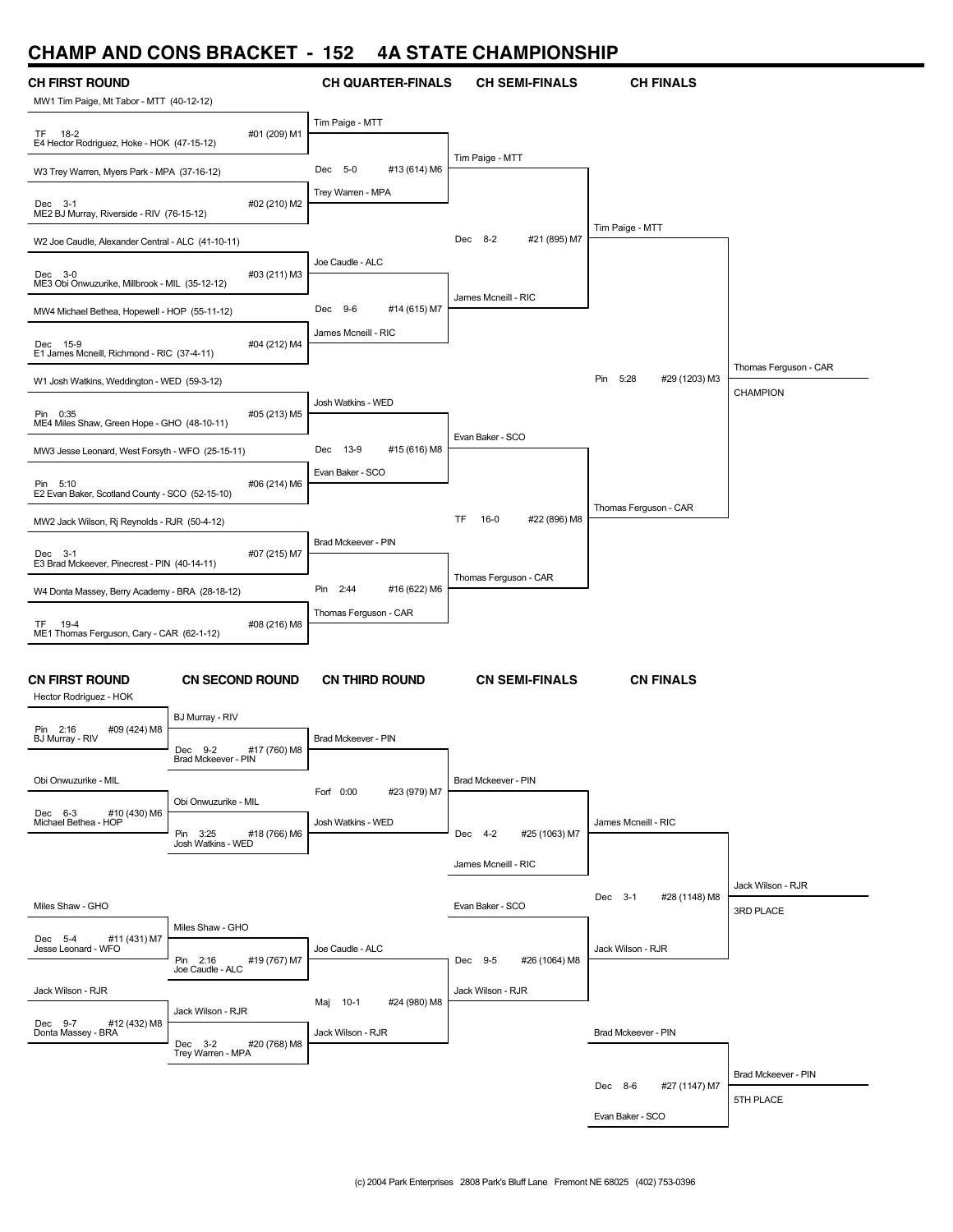### **CHAMP AND CONS BRACKET - 160 4A STATE CHAMPIONSHIP**

| UI IAIVII<br><b>AIV</b>                                             | <b>UUINU PHAVILL</b>                            |                                | TA JIAIL VIIAMI IVIIJIII  |                          |                                   |
|---------------------------------------------------------------------|-------------------------------------------------|--------------------------------|---------------------------|--------------------------|-----------------------------------|
| <b>CH FIRST ROUND</b><br>MW1 Ethan Curtis, Davie Co - DCO (42-8-11) |                                                 | <b>CH QUARTER-FINALS</b>       | <b>CH SEMI-FINALS</b>     | <b>CH FINALS</b>         |                                   |
| Dec 3-1<br>W4 Dallas Winters, Freedom - FRE (43-16-10)              | #01 (233) M1                                    | Dallas Winters - FRE           |                           |                          |                                   |
| ME3 Long Wang, Cary - CAR (53-10-12)                                |                                                 | Dec 4-1<br>#13 (623) M7        | Long Wang - CAR           |                          |                                   |
| Dec 12-6<br>E2 Jason Brock, Scotland County - SCO (55-9-12)         | #02 (234) M2                                    | Long Wang - CAR                |                           |                          |                                   |
| ME2 Cornelius Williams, Millbrook - MIL (46-3-12)                   |                                                 |                                | Dec 5-0<br>#21 (902) M6   | Justin Sparrow - EGA     |                                   |
| Dec 11-4<br>E3 Shiheem Bryant, Laney - LAN (36-20-12)               | #03 (235) M3                                    | Cornelius Williams - MIL       |                           |                          |                                   |
| MW4 Adam Stork, Northwest Guilford - NWG (28-23-10)                 |                                                 | Maj 10-1<br>#14 (624) M8       | Justin Sparrow - EGA      |                          |                                   |
| Pin 1:36<br>W1 Justin Sparrow, East Gaston - EGA (66-0-12)          | #04 (236) M4                                    | Justin Sparrow - EGA           |                           |                          |                                   |
| E1 Roland Buie, Richmond - RIC (44-8-12)                            |                                                 |                                |                           | Dec 1-0<br>#29 (1206) M3 | Justin Sparrow - EGA              |
| Dec 8-6<br>ME4 Daniel Newson, Broughton - BRO (36-10-12)            | #05 (237) M5                                    | Daniel Newson - BRO            |                           |                          | <b>CHAMPION</b>                   |
| W3 Mikal Mckee, Reynolds, Ac - ACR (46-2-12)                        |                                                 | TF<br>$23 - 7$<br>#15 (630) M6 | Mikal Mckee - ACR         |                          |                                   |
| TF.<br>23-8<br>MW2 Craig Brown, Mt Tabor - MTT (16-5-12)            | #06 (238) M6                                    | Mikal Mckee - ACR              |                           |                          |                                   |
| W2 Travis Puckett, Butler - BUT (43-4-11)                           |                                                 |                                | Dec 9-2<br>#22 (903) M7   | Mikal Mckee - ACR        |                                   |
| Dec 16-9<br>MW3 Brandon Wood, North Davidson - NDA (39-25-12)       | #07 (239) M7                                    | Travis Puckett - BUT           |                           |                          |                                   |
| E4 Josh Horton, East Wake - EWA (20-15-11)                          |                                                 | OT<br>$3-1$<br>#16 (631) M7    | Travis Puckett - BUT      |                          |                                   |
| Pin 0:44<br>ME1 Nick Gregoris, Chapel Hill - CHI (17-3-11)          | #08 (240) M8                                    | Nick Gregoris - CHI            |                           |                          |                                   |
| <b>CN FIRST ROUND</b><br>Ethan Curtis - DCO                         | <b>CN SECOND ROUND</b>                          | <b>CN THIRD ROUND</b>          | <b>CN SEMI-FINALS</b>     | <b>CN FINALS</b>         |                                   |
| Dec 4-3<br>#09 (438) M6                                             | Ethan Curtis - DCO                              |                                |                           |                          |                                   |
| Jason Brock - SCO                                                   | Maj 10-2<br>#17 (774) M6<br>Nick Gregoris - CHI | Nick Gregoris - CHI            |                           |                          |                                   |
| Shiheem Bryant - LAN                                                | Adam Stork - NWG                                | Forf 0:00<br>#23 (986) M6      | Daniel Newson - BRO       |                          |                                   |
| OT 6-4<br>#10 (439) M7<br>Adam Stork - NWG                          | Pin 2:37<br>#18 (775) M7<br>Daniel Newson - BRO | Daniel Newson - BRO            | Dec 3-2<br>#25 (1070) M6  | Long Wang - CAR          |                                   |
|                                                                     |                                                 |                                | Long Wang - CAR           |                          |                                   |
| Roland Buie - RIC                                                   |                                                 |                                | Travis Puckett - BUT      | Dec 5-2<br>#28 (1155) M7 | Travis Puckett - BUT<br>3RD PLACE |
| #11 (440) M8<br>OT 3-1<br>Craig Brown - MTT                         | Roland Buie - RIC<br>#19 (776) M8<br>Dec 7-6    | Roland Buie - RIC              | Dec 10-4<br>#26 (1071) M7 | Travis Puckett - BUT     |                                   |
| Brandon Wood - NDA                                                  | Cornelius Williams - MIL                        | Dec 6-5<br>#24 (987) M7        | Dallas Winters - FRE      |                          |                                   |
| Pin 2:44<br>#12 (446) M6<br>Josh Horton - EWA                       | Brandon Wood - NDA<br>Pin 4:41<br>#20 (782) M6  | Dallas Winters - FRE           |                           | Daniel Newson - BRO      |                                   |
|                                                                     | Dallas Winters - FRE                            |                                |                           |                          | Daniel Newson - BRO               |
|                                                                     |                                                 |                                |                           | Dec 7-4<br>#27 (1154) M6 | 5TH PLACE                         |
|                                                                     |                                                 |                                |                           | Dallas Winters - FRE     |                                   |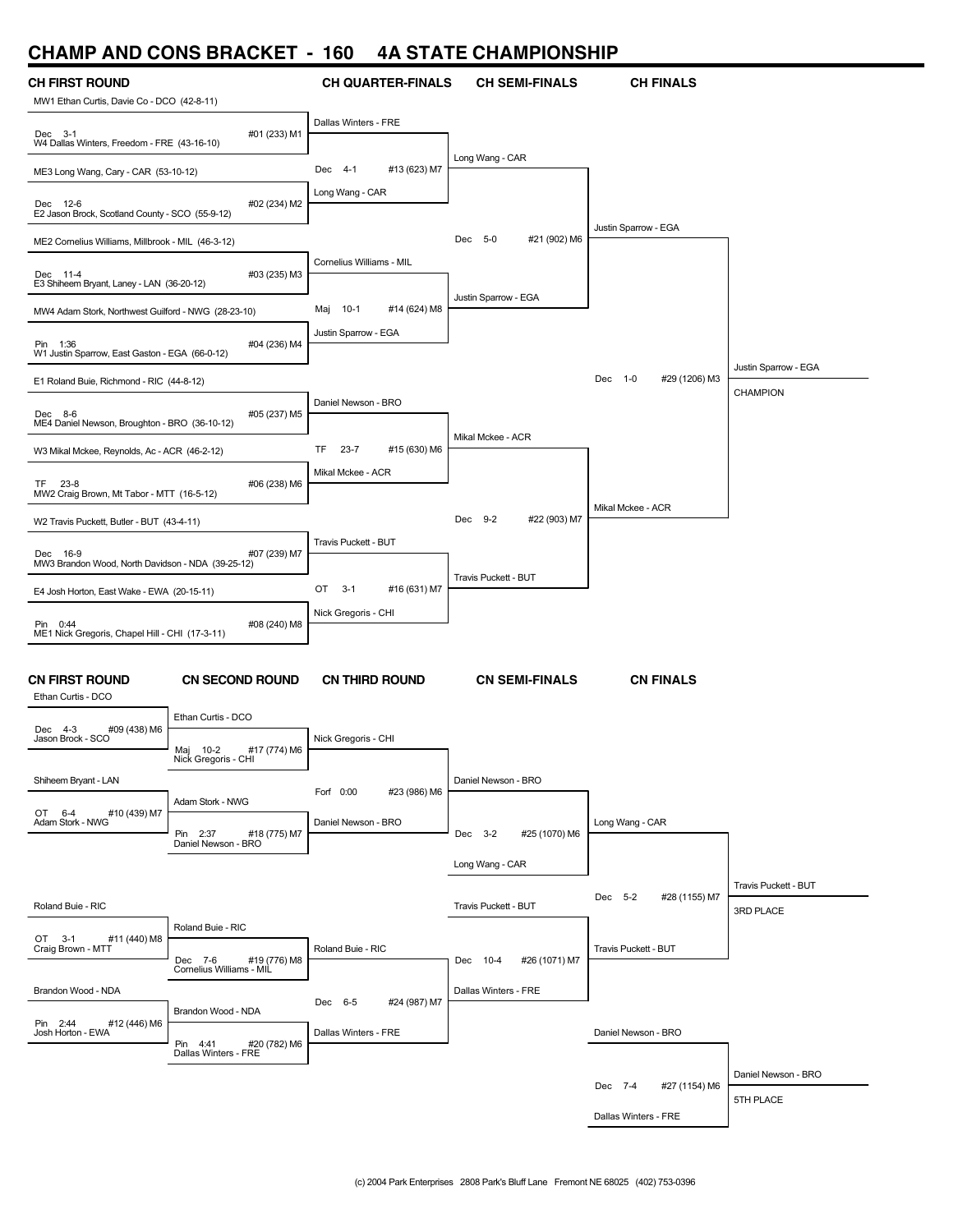# **CHAMP AND CONS BRACKET - 171 4A STATE CHAMPIONSHIP**

| UNAIWIF AIND UUNJ DNAUNEI                                      |                                                     | - 171                                               | 4A J I A I E UNAMPIUNJNIF |                              |                      |
|----------------------------------------------------------------|-----------------------------------------------------|-----------------------------------------------------|---------------------------|------------------------------|----------------------|
| <b>CH FIRST ROUND</b>                                          |                                                     | <b>CH QUARTER-FINALS</b>                            | <b>CH SEMI-FINALS</b>     | <b>CH FINALS</b>             |                      |
| E1 Anthony Rogers, Knightdale - KNI (53-5-11)                  |                                                     | Anthony Rogers - KNI                                |                           |                              |                      |
| Maj 18-6<br>ME4 Rob Brooks, Rose - ROS (47-10-12)              | #01 (257) M1                                        |                                                     |                           |                              |                      |
| W3 Blake Salyer, Alexander Central - ALC (49-4-11)             |                                                     | Dft 0:00<br>#13 (632) M8                            | Anthony Rogers - KNI      |                              |                      |
|                                                                |                                                     | Blake Salyer - ALC                                  |                           |                              |                      |
| Maj 10-0<br>MW2 Evan Workman, Central Cabarrus - CCA (46-4-12) | #02 (258) M2                                        |                                                     |                           |                              |                      |
| W2 Matt Hughston, Providence - PRO (25-10-11)                  |                                                     |                                                     | Maj 15-6<br>#21 (904) M8  | Anthony Rogers - KNI         |                      |
| Pin 5:44                                                       | #03 (259) M3                                        | Matt Hughston - PRO                                 |                           |                              |                      |
| MW3 Scott Steadham, Vance - VAN (39-13-12)                     |                                                     |                                                     | Matt Hughston - PRO       |                              |                      |
| E4 Malcolm Winston, Smith, Ee - EES (35-19-12)                 |                                                     | 5:05<br>#14 (638) M6<br>Pin<br>Sam Hoerdemann - CAR |                           |                              |                      |
| Pin 0:38<br>ME1 Sam Hoerdemann, Cary - CAR (53-7-12)           | #04 (260) M4                                        |                                                     |                           |                              |                      |
| MW1 Austin Trotman, Mt Tabor - MTT (46-0-12)                   |                                                     |                                                     |                           | Maj<br>19-7<br>#29 (1209) M3 | Austin Trotman - MTT |
|                                                                |                                                     | Austin Trotman - MTT                                |                           |                              | CHAMPION             |
| Pin 3:06<br>W4 Zac Wooten, East Gaston - EGA (17-14-11)        | #05 (261) M5                                        |                                                     | Austin Trotman - MTT      |                              |                      |
| ME3 William Booth, Northern Durham - NDU (50-10-12)            |                                                     | Maj 14-4<br>#15 (639) M7                            |                           |                              |                      |
| Dec 5-4                                                        | #06 (262) M6                                        | Timothy Mccall - SVW                                |                           |                              |                      |
| E2 Timothy Mccall, South View - SVW (45-10-9)                  |                                                     |                                                     |                           | Austin Trotman - MTT         |                      |
| ME2 Chris Bullock, Riverside - RIV (66-9-12)                   |                                                     | Chris Bullock - RIV                                 | Dec 8-2<br>#22 (910) M6   |                              |                      |
| Maj 13-3<br>E3 Joshua Yates, Seventy-First - SEV (47-9-12)     | #07 (263) M7                                        |                                                     |                           |                              |                      |
| MW4 David Young, High Point Central - HPC (22-12-10)           |                                                     | Dec 4-3<br>#16 (640) M8                             | Jake Wise - WED           |                              |                      |
|                                                                |                                                     | Jake Wise - WED                                     |                           |                              |                      |
| Pin 5:22<br>W1 Jake Wise, Weddington - WED (61-1-12)           | #08 (264) M8                                        |                                                     |                           |                              |                      |
|                                                                |                                                     |                                                     |                           |                              |                      |
| <b>CN FIRST ROUND</b><br>Rob Brooks - ROS                      | <b>CN SECOND ROUND</b>                              | <b>CN THIRD ROUND</b>                               | <b>CN SEMI-FINALS</b>     | <b>CN FINALS</b>             |                      |
|                                                                | Rob Brooks - ROS                                    |                                                     |                           |                              |                      |
| Dec 4-2<br>#09 (447) M7<br>Evan Workman - CCA                  |                                                     | Chris Bullock - RIV                                 |                           |                              |                      |
|                                                                | Pin 4:58<br>#17 (783) M7<br>Chris Bullock - RIV     |                                                     |                           |                              |                      |
| Scott Steadham - VAN                                           | Scott Steadham - VAN                                | OT 7-5<br>#23 (988) M8                              | Chris Bullock - RIV       |                              |                      |
| #10 (448) M8<br>Dec 8-4 #10 (<br>Malcolm Winston - EES         |                                                     | Timothy Mccall - SVW                                |                           | Chris Bullock - RIV          |                      |
|                                                                | Dec 8-3 #18<br>Timothy Mccall - SVW<br>#18 (784) M8 |                                                     | Dec 9-6<br>#25 (1072) M8  |                              |                      |
|                                                                |                                                     |                                                     | Matt Hughston - PRO       |                              |                      |
| Zac Wooten - EGA                                               |                                                     |                                                     | Jake Wise - WED           | Dec 1-0<br>#28 (1162) M6     | Jake Wise - WED      |
|                                                                | William Booth - NDU                                 |                                                     |                           |                              | 3RD PLACE            |
| Maj 12-4<br>#11 (455) M7<br>William Booth - NDU                |                                                     | Sam Hoerdemann - CAR                                |                           | Jake Wise - WED              |                      |
|                                                                | #19 (791) M7<br>Pin 1:44<br>Sam Hoerdemann - CAR    |                                                     | Dec 3-2<br>#26 (1078) M6  |                              |                      |
| Joshua Yates - SEV                                             |                                                     | Pin 2:43<br>#24 (994) M6                            | Sam Hoerdemann - CAR      |                              |                      |
| Dec 4-3<br>#12 (456) M8<br>David Young - HPC                   | David Young - HPC                                   | David Young - HPC                                   |                           | Matt Hughston - PRO          |                      |
|                                                                | Forf 0:00<br>#20 (792) M8<br>Blake Salyer - ALC     |                                                     |                           |                              |                      |
|                                                                |                                                     |                                                     |                           | Pin 2:43<br>#27 (1156) M8    | Sam Hoerdemann - CAR |
|                                                                |                                                     |                                                     |                           |                              | 5TH PLACE            |
|                                                                |                                                     |                                                     |                           | Sam Hoerdemann - CAR         |                      |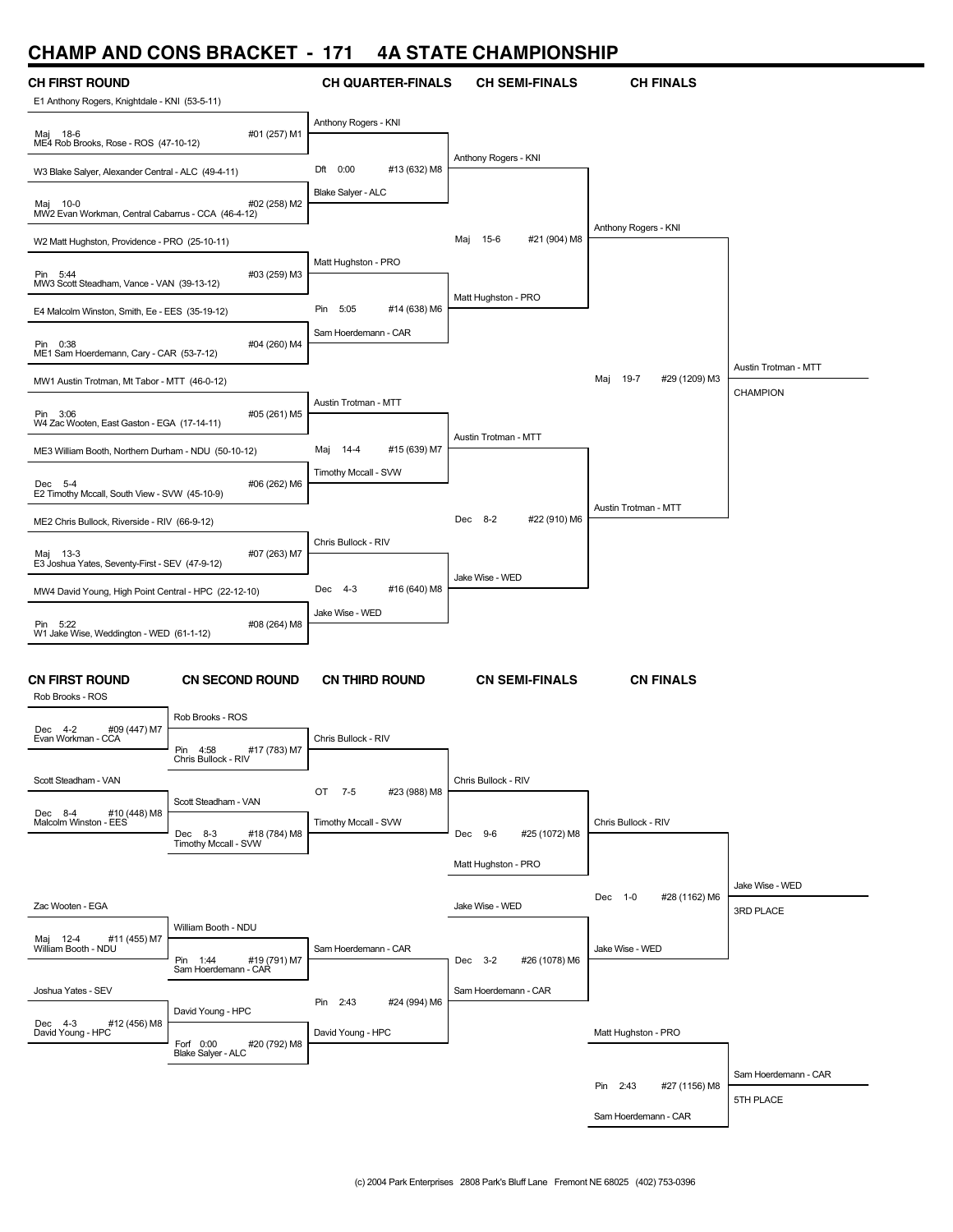# **CHAMP AND CONS BRACKET - 189 4A STATE CHAMPIONSHIP**

|                                                                     | <b>CHAMP AND CONS BRACKET - 189</b>             |                                | 4A STATE CHAMPIONSHIP     |                           |                       |
|---------------------------------------------------------------------|-------------------------------------------------|--------------------------------|---------------------------|---------------------------|-----------------------|
| CH FIRST ROUND                                                      |                                                 | <b>CH QUARTER-FINALS</b>       | <b>CH SEMI-FINALS</b>     | <b>CH FINALS</b>          |                       |
| E1 Jamie Roberts, Laney - LAN (59-6-12)                             |                                                 |                                |                           |                           |                       |
| Pin 5:29                                                            | #01 (281) M1                                    | Jamie Roberts - LAN            |                           |                           |                       |
| ME4 Montrell Miles, Rose - ROS (33-11-12)                           |                                                 |                                | Jamie Roberts - LAN       |                           |                       |
| W3 Darien Green, Harding - HAR (38-8-11)                            |                                                 | Pin<br>4:30<br>#13 (646) M6    |                           |                           |                       |
| Dec 10-5<br>MW2 Nathan Stanford, Hopewell - HOP (62-6-11)           | #02 (282) M2                                    | Nathan Stanford - HOP          |                           |                           |                       |
|                                                                     |                                                 |                                | Pin 5:37                  | Jamie Roberts - LAN       |                       |
| W2 James De La Riva, Alexander Central - ALC (47-6-11)              |                                                 | James De La Riva - ALC         | #21 (911) M7              |                           |                       |
| Мај<br>8-0<br>MW3 Cameron Hanson, Central Cabarrus - CCA (31-14-12) | #03 (283) M3                                    |                                |                           |                           |                       |
| E4 Mark Armstrong, Knightdale - KNI (42-12-11)                      |                                                 | Dec 4-3<br>#14 (647) M7        | Cedric Carter - RIV       |                           |                       |
|                                                                     |                                                 | Cedric Carter - RIV            |                           |                           |                       |
| Pin 5:24<br>ME1 Cedric Carter, Riverside - RIV (83-8-11)            | #04 (284) M4                                    |                                |                           |                           |                       |
| W1 Denison Paiva, East Mecklenburg - EME (26-2-11)                  |                                                 |                                |                           | Dec 7-3<br>#29 (1212) M3  | Anthony Clinton - MTT |
|                                                                     |                                                 | Denison Paiva - EME            |                           |                           | CHAMPION              |
| TF 20-4<br>MW4 Tyquan Tucker, Ben Smith - SMB (16-8-11)             | #05 (285) M5                                    |                                |                           |                           |                       |
| E3 Keith Farrington, Douglas Byrd - BYR (48-8-12)                   |                                                 | $6 - 4$<br>#15 (648) M8<br>Dec | Denison Paiva - EME       |                           |                       |
|                                                                     |                                                 | John Schmittle - LRD           |                           |                           |                       |
| Pin 5:09<br>ME2 John Schmittle, Leesville - LRD (36-9-11)           | #06 (286) M6                                    |                                |                           |                           |                       |
| E2 Glenn Holmes, Pinecrest - PIN (51-3-12)                          |                                                 |                                | Dec 7-1<br>#22 (912) M8   | Anthony Clinton - MTT     |                       |
|                                                                     |                                                 | Glenn Holmes - PIN             |                           |                           |                       |
| Pin 4:20<br>ME3 Nathan Scott, Athens Drive - ADR (27-5-11)          | #07 (287) M7                                    |                                |                           |                           |                       |
| W4 Garian Earl, South Mecklenburg - SME (24-10-11)                  |                                                 | Dec 7-3<br>#16 (654) M6        | Anthony Clinton - MTT     |                           |                       |
|                                                                     |                                                 | Anthony Clinton - MTT          |                           |                           |                       |
| Maj 16-7<br>MW1 Anthony Clinton, Mt Tabor - MTT (36-1-11)           | #08 (288) M8                                    |                                |                           |                           |                       |
|                                                                     |                                                 |                                |                           |                           |                       |
| CN FIRST ROUND                                                      | <b>CN SECOND ROUND</b>                          | <b>CN THIRD ROUND</b>          | <b>CN SEMI-FINALS</b>     | <b>CN FINALS</b>          |                       |
| Montrell Miles - ROS                                                | Montrell Miles - ROS                            |                                |                           |                           |                       |
| Pin 4:12<br>#09 (463) M7<br>Darien Green - HAR                      |                                                 | Glenn Holmes - PIN             |                           |                           |                       |
|                                                                     | #17 (799) M7<br>Pin 4:15<br>Glenn Holmes - PIN  |                                |                           |                           |                       |
| Cameron Hanson - CCA                                                |                                                 |                                | Glenn Holmes - PIN        |                           |                       |
| Dec 8-1<br>#10 (464) M8                                             | Mark Armstrong - KNI                            | Maj 12-1<br>#23 (995) M7       |                           |                           |                       |
| Mark Armstrong - KNI                                                | Dec 7-4<br>#18 (800) M8                         | John Schmittle - LRD           | Pin 4:16<br>#25 (1079) M7 | Glenn Holmes - PIN        |                       |
|                                                                     | John Schmittle - LRD                            |                                |                           |                           |                       |
|                                                                     |                                                 |                                | Cedric Carter - RIV       |                           | Glenn Holmes - PIN    |
| Tyguan Tucker - SMB                                                 |                                                 |                                | Denison Paiva - EME       | Dec 9-2<br>#28 (1164) M8  | 3RD PLACE             |
|                                                                     | Keith Farrington - BYR                          |                                |                           |                           |                       |
| Pin 2:00<br>#11 (471) M7<br>Keith Farrington - BYR                  | Dec 8-7<br>#19 (807) M7                         | Keith Farrington - BYR         | Pin 1:36<br>#26 (1080) M8 | Denison Paiva - EME       |                       |
|                                                                     | James De La Riva - ALC                          |                                |                           |                           |                       |
| Nathan Scott - ADR                                                  |                                                 | Dec 5-2<br>#24 (996) M8        | Keith Farrington - BYR    |                           |                       |
| Pin 3:50<br>#12 (472) M8                                            | Nathan Scott - ADR                              | Nathan Stanford - HOP          |                           | Cedric Carter - RIV       |                       |
| Garian Earl - SME                                                   | OT 4-3<br>#20 (808) M8<br>Nathan Stanford - HOP |                                |                           |                           |                       |
|                                                                     |                                                 |                                |                           |                           | Cedric Carter - RIV   |
|                                                                     |                                                 |                                |                           | Pin 5:13<br>#27 (1163) M7 | 5TH PLACE             |
|                                                                     |                                                 |                                |                           | Keith Farrington - BYR    |                       |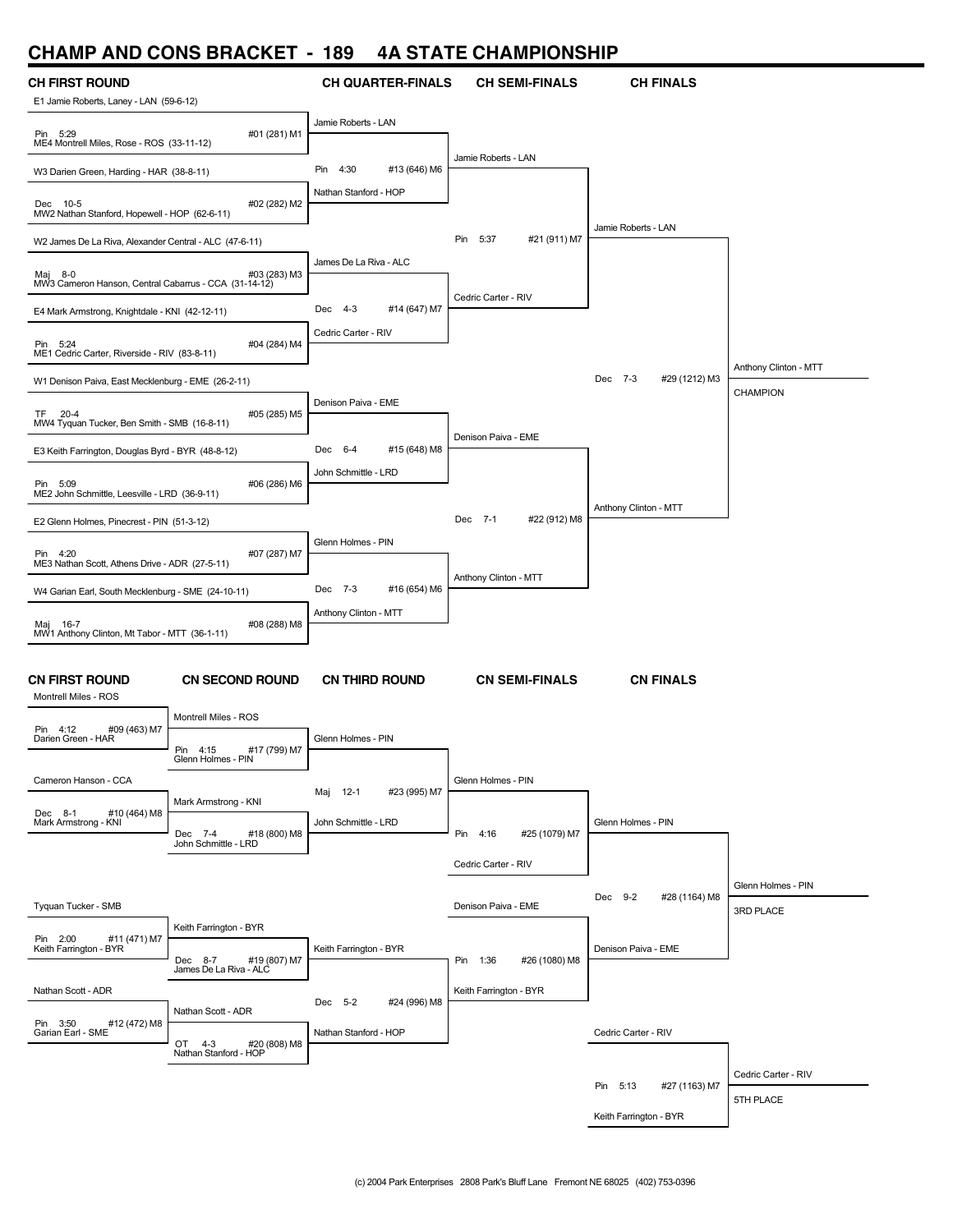### **CHAMP AND CONS BRACKET - 215 4A STATE CHAMPIONSHIP**

| <b>CH FIRST ROUND</b><br>E1 Justice Ike, Britt,jack - BRI (41-6-12)               |                                               | <b>CH QUARTER-FINALS</b>                      | <b>CH SEMI-FINALS</b>     | <b>CH FINALS</b>          |                                 |
|-----------------------------------------------------------------------------------|-----------------------------------------------|-----------------------------------------------|---------------------------|---------------------------|---------------------------------|
| Pin 4:43<br>#01 (305) M1                                                          |                                               | Justice Ike - BRI                             |                           |                           |                                 |
| W4 Jayme Watson, Independence - IND (14-11-10)                                    |                                               |                                               | Justice Ike - BRI         |                           |                                 |
| MW3 Josh Patch, East Rowan - ERO (38-9-11)                                        |                                               | Dec 9-4<br>#13 (655) M7<br>Trevor Dixon - CAR |                           |                           |                                 |
| #02 (306) M2<br>Pin 0:48<br>ME2 Trevor Dixon, Cary - CAR (55-9-12)                |                                               |                                               |                           |                           |                                 |
| MW2 Josh Downs, West Forsyth - WFO (50-7-12)                                      |                                               |                                               | Dec 7-6<br>#21 (918) M6   | Josh Downs - WFO          |                                 |
| #03 (307) M3<br>Dec 4-1<br>ME3 Kyle Burke, Northern Durham - NDU (47-12-11)       |                                               | Josh Downs - WFO                              |                           |                           |                                 |
| E4 Karonne Jones, Cape Fear - CPF (35-12-10)                                      |                                               | Dec 5-4<br>#14 (656) M8                       | Josh Downs - WFO          |                           |                                 |
| #04 (308) M4<br>Maj 15-5<br>W1 Kevin Driscoll, Alexander Central - ALC (26-6-12)  |                                               | Kevin Driscoll - ALC                          |                           |                           |                                 |
| ME1 Chad Mcduffie, Fuquay-Varina - FVA (39-1-12)                                  |                                               |                                               |                           | Dec 3-1<br>#29 (1215) M3  | Chad Mcduffie - FVA<br>CHAMPION |
| #05 (309) M5<br>Pin 2:27<br>MW4 AJ Smart, Northwest Guilford - NWG (36-14-10)     |                                               | Chad Mcduffie - FVA                           |                           |                           |                                 |
| E3 Talon Caulder, South View - SVW (45-9-12)                                      |                                               | Dec 5-2<br>#15 (662) M6                       | Chad Mcduffie - FVA       |                           |                                 |
| #06 (310) M6<br>Dec 6-4<br>W2 Stephan Avorkilya, East Mecklenburg - EME (44-4-12) |                                               | Talon Caulder - SVW                           |                           |                           |                                 |
| E2 Gibb Ricks, Smithfield-Selma - SSE (35-13-11)                                  |                                               |                                               | Dec 17-11<br>#22 (919) M7 | Chad Mcduffie - FVA       |                                 |
| Pin 4:53<br>#07 (311) M7<br>W3 Ben Schultz, East Burke - EBU (30-10-10)           |                                               | Gibb Ricks - SSE                              |                           |                           |                                 |
| ME4 Tim Bumpers, Millbrook - MIL (40-9-11)                                        |                                               | Dec 8-7<br>#16 (663) M7                       | Jesse Cooper - MTT        |                           |                                 |
| #08 (312) M8<br>Dec 7-3<br>MW1 Jesse Cooper, Mt Tabor - MTT (41-11-12)            |                                               | Jesse Cooper - MTT                            |                           |                           |                                 |
|                                                                                   |                                               |                                               |                           |                           |                                 |
| <b>CN FIRST ROUND</b><br>Jayme Watson - IND                                       | <b>CN SECOND ROUND</b>                        | <b>CN THIRD ROUND</b>                         | <b>CN SEMI-FINALS</b>     | <b>CN FINALS</b>          |                                 |
| #09 (479) M7<br>Pin 1:13                                                          | Josh Patch - ERO                              |                                               |                           |                           |                                 |
| Josh Patch - ERO                                                                  | Pin 4:11<br>#17 (815) M7<br>Gibb Ricks - SSE  | Josh Patch - ERO                              |                           |                           |                                 |
| Kyle Burke - NDU                                                                  |                                               | Pin 4:38<br>#23 (1002) M6                     | Josh Patch - ERO          |                           |                                 |
| #10 (480) M8<br>Dec 5-4<br>Karonne Jones - CPF                                    | Kyle Burke - NDU<br>#18 (816) M8<br>Dec 6-2   | Talon Caulder - SVW                           | #25 (1086) M6<br>Maj 15-6 | Justice Ike - BRI         |                                 |
|                                                                                   | Talon Caulder - SVW                           |                                               | Justice Ike - BRI         |                           |                                 |
| AJ Smart - NWG                                                                    |                                               |                                               | Jesse Cooper - MTT        | Dec 6-3<br>#28 (1171) M7  | Trevor Dixon - CAR<br>3RD PLACE |
| AJ Smart - NWG<br>#11 (487) M7<br>Dft 0:00                                        |                                               |                                               |                           |                           |                                 |
| Stephan Avorkilya - EMÈ                                                           | #19 (823) M7<br>Pin 2:45                      | Kevin Driscoll - ALC                          | #26 (1087) M7<br>Pin 2:40 | Trevor Dixon - CAR        |                                 |
| Ben Schultz - EBU                                                                 | Kevin Driscoll - ALC                          | Dec 3-2<br>#24 (1003) M7                      | Trevor Dixon - CAR        |                           |                                 |
| Dft 0:00<br>#12 (488) M8<br>Tim Bumpers - MIL                                     | Tim Bumpers - MIL<br>Pin 2:46<br>#20 (824) M8 | Trevor Dixon - CAR                            |                           | Josh Patch - ERO          |                                 |
|                                                                                   | Trevor Dixon - CAR                            |                                               |                           |                           | Josh Patch - ERO                |
|                                                                                   |                                               |                                               |                           | Pin 4:49<br>#27 (1170) M6 | 5TH PLACE                       |
|                                                                                   |                                               |                                               |                           | Jesse Cooper - MTT        |                                 |